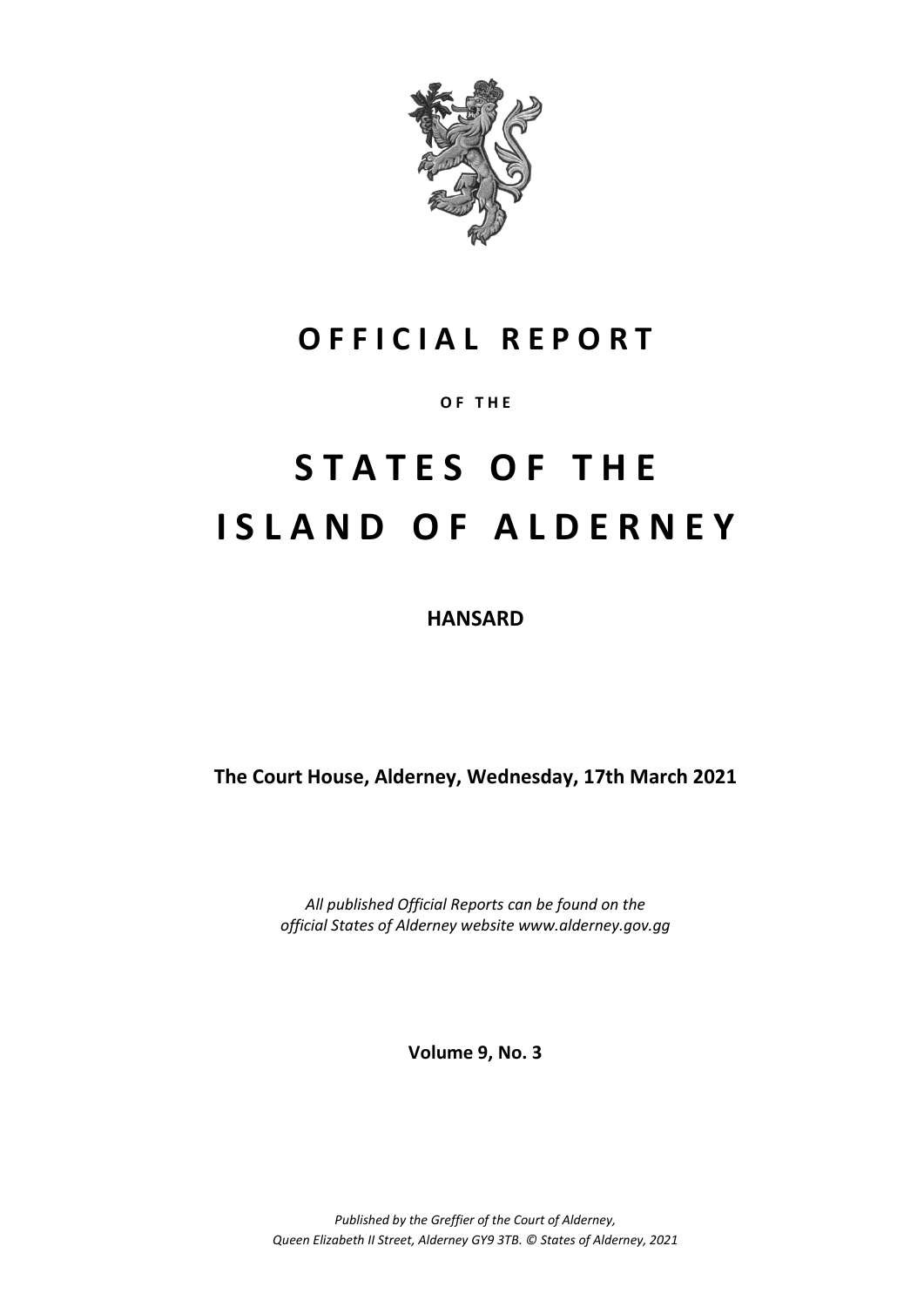#### **Present:**

#### **Mr William Tate, President**

#### **Members**

Mr Bill Abel Ms Annie Burgess Mr Ian Carter Mr Kevin Gentle Mr Christian Harris Mr Rhys Jenkins Mr Boyd Kelly Mr Graham McKinley, OBE Mr Steve Roberts Mr Alexander Snowdon

**The Greffier of the Court**

Mrs Sarah Kelly

# **Business transacted**

| IV. Emergency Powers (Coronavirus) (General Provision) (Bailiwick of Guernsey) (No.2)<br>Regulations, 2021 Item V. Emergency Powers (Coronavirus) (General Provision) (Bailiwick of<br>Guernsey) (No.2) (Amendment) Regulations, 2021 Item VI. Emergency Powers (Coronavirus)<br>(Vaccine) (Limitation of Liability) (Bailiwick of Guernsey) (No.2) Regulations, 2021 - |
|-------------------------------------------------------------------------------------------------------------------------------------------------------------------------------------------------------------------------------------------------------------------------------------------------------------------------------------------------------------------------|
| VII. The Conditions of Employment (Alderney) Law, 2021 - Approved  11                                                                                                                                                                                                                                                                                                   |
| VIII. Questions and Reports - One report, Seven questions for verbal reply  21                                                                                                                                                                                                                                                                                          |
|                                                                                                                                                                                                                                                                                                                                                                         |
|                                                                                                                                                                                                                                                                                                                                                                         |
|                                                                                                                                                                                                                                                                                                                                                                         |
|                                                                                                                                                                                                                                                                                                                                                                         |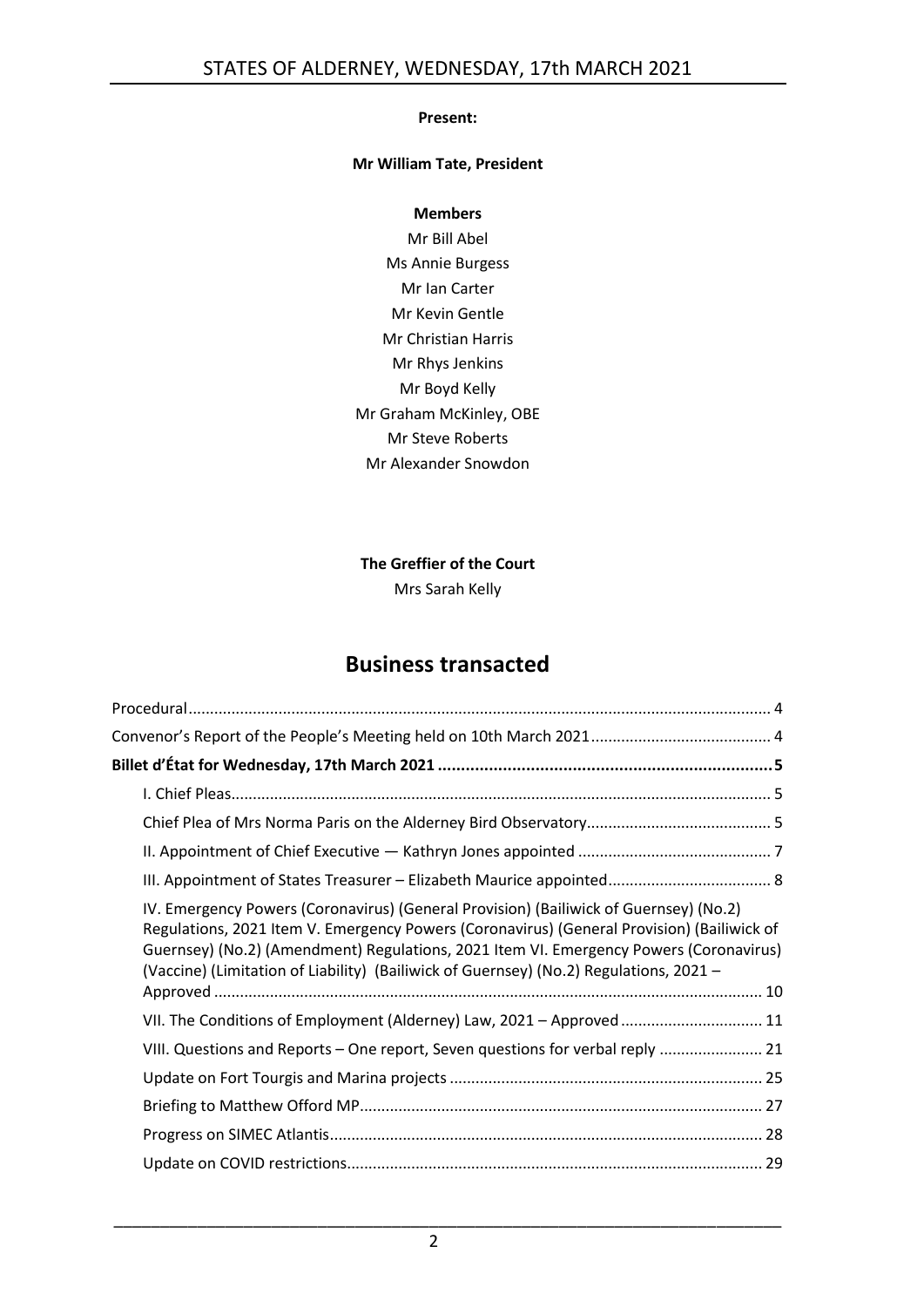# STATES OF ALDERNEY, WEDNESDAY, 17th MARCH 2021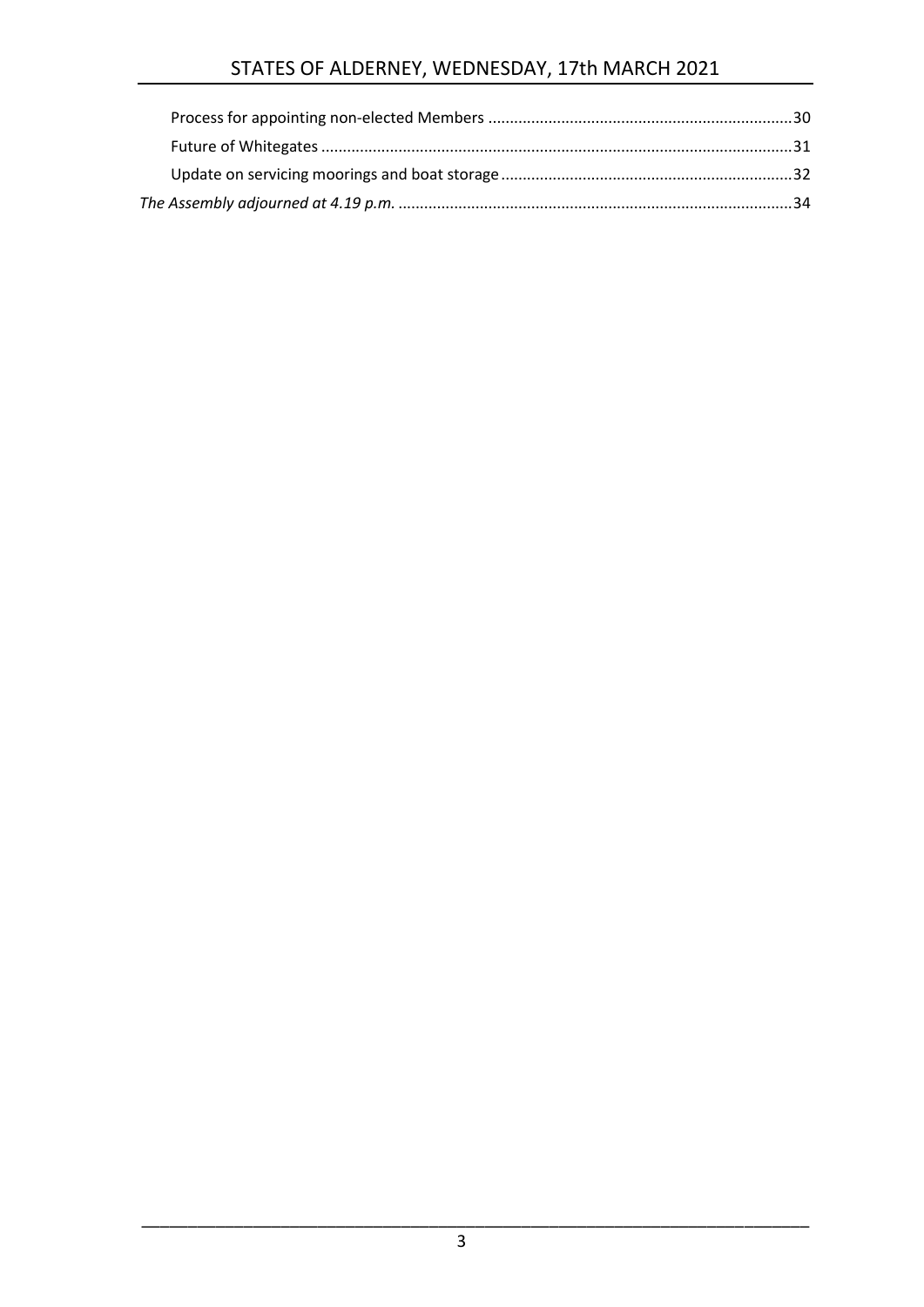# States of Alderney

*The States met at 2.30 p.m. in the presence of Lieutenant G T Workman RN (Rtd), a representative of His Excellency the Lieutenant-Governor of the Bailiwick of Guernsey*

[THE PRESIDENT *in the Chair*]

#### **PRAYERS**

*The Greffier*

#### **ROLL CALL**

*The Greffier*

#### **Procedural**

<span id="page-3-0"></span>**The President:** Before we move on, I would just like to welcome everybody to this new time of the meeting, and I thought it might be helpful if I simply read out the media release that was 5 published a week or so ago, so that we have a record in *Hansard* of the thinking behind why the decision was made to bring the meeting forward to 2.30.

The media release reads as follows:

Following discussions with States Members, the Greffier, and the Civil Service, and also the Station Manager at Quay FM, it has been agreed that, in future, the States meetings will commence at 2.30 p.m. This will allow more time for proper debate about any proposed new laws and the current issues facing the Island. In addition, it follows the States of Alderney's drive to deliver public spending reductions whilst maintaining and, where possible, improving the quality of our service. In addition, it would assist Quay FM in broadcasting the meeting to the community.

10 I should also tell you this afternoon that His Excellency the Lieutenant-Governor will be listening to the meeting via Quay FM, so he will be aware of the proceedings.

#### **Convenor's Report of the People's Meeting held on 10th March 2021**

<span id="page-3-1"></span>**The President:** That being the case, Madam Greffier, I think we can now go to the report of the Convenor.

15

**The Greffier:** Thank you, sir.

**Mr Carter:** Mr President, at the People's Meeting on 10th March, 7.p.m., in the Island Hall, 10 States Members were present, the President, 20 members of the public, and four members of 20 the press.

4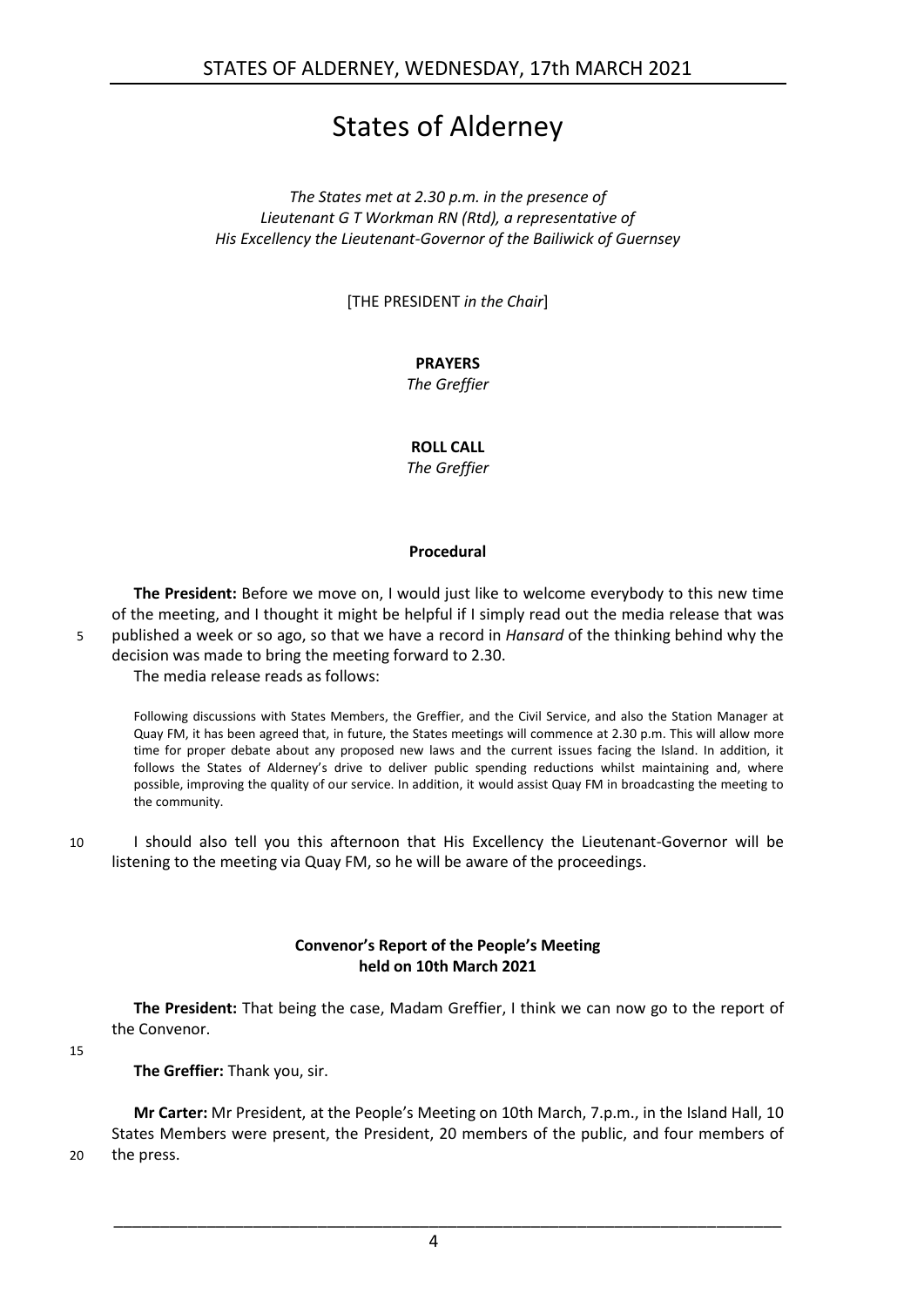Initially, two questions were asked before the main body of the Billet: one relating to the time change, which you have now addressed; and the second, the availability of the Billet, regarding it being in paper form when offices were shut due to COVID.

<span id="page-4-0"></span>25 **The President:** Thank you very much indeed.

# Billet d'État for Wednesday, 17th March 2021

#### **I. Chief Pleas Chief Plea of Mrs Norma Paris on the Alderney Bird Observatory**

<span id="page-4-2"></span><span id="page-4-1"></span>**The President:** We can now move, Madam Greffier, to Item I on the Agenda, Chief Pleas.

**The Greffier:** Sir, we have received one Chief Plea, from Mrs Norma Paris. Mrs Paris, would 30 you like to come forward, please? Regarding the Alderney Bird Observatory and its economic value to the Island.

**Mrs Paris:** Good afternoon.

Mr President, sir, States Members, I am very grateful for this opportunity to be able to draw 35 your attention to the sterling work, both scientific and economic, that the Alderney Bird Observatory (ABO) is achieving on behalf of the Island, and I would like to take this opportunity also to thank the States for the support that you have given us to date.

I am a director of Alderney Bird Observatory Ltd, an Alderney-registered company which is registered as a Guernsey charity. We are the only bird observatory in the Channel Islands.

40 As we all know, the natural world has never been under more threat or more in need of scientific research to support and inform conservation decisions. Alderney punches above its weight with all the excellent work done here, by both the Alderney Wildlife Trust (AWT) and the ABO. From the inception of the ABO in 2016, it has become increasingly clear that our tiny island of Alderney is one of Europe's busiest bird migration flyways. As a well-known ornithologist said 45 at the time, 'Why hasn't the birding world heard about you before? It is as if this migration

hotspot has just risen up out of the sea.'

As the newest and most southerly of the bird observatories in the British Isles, our spring and autumn migration search is now a significant contributor to European ornithological databases. These annual records help to establish important bird population dynamics and changes in the

50 seasonal movements of species, some of which appear to be strongly linked to climate change. The tens of thousands of birds moving through Alderney via this East Atlantic Flyway keep both the warden and the assistant warden very busy indeed.

That is all very well, you may say, but times are hard, and the Island will now have to regain its standing in the tourism market post-COVID. The Bird Observatory is the very definition of a 55 niche tourism market. We offer a clearly defined and unique product and are operating to a very targeted audience. The RSPB alone have over one million members—or as we prefer to refer to them, 'potential visitors'. The photogenic appearance of our plentiful subject matter is tailormade to attract publicity; please do look at warden John's stunning pictures on our website, Facebook, and Twitter pages.

60 The coverage we have achieved for Alderney includes BBC's *Countryfile*; Channel 4's *Little British Isles*; Fox News; numerous interviews on the Channel News and BBC News, and on the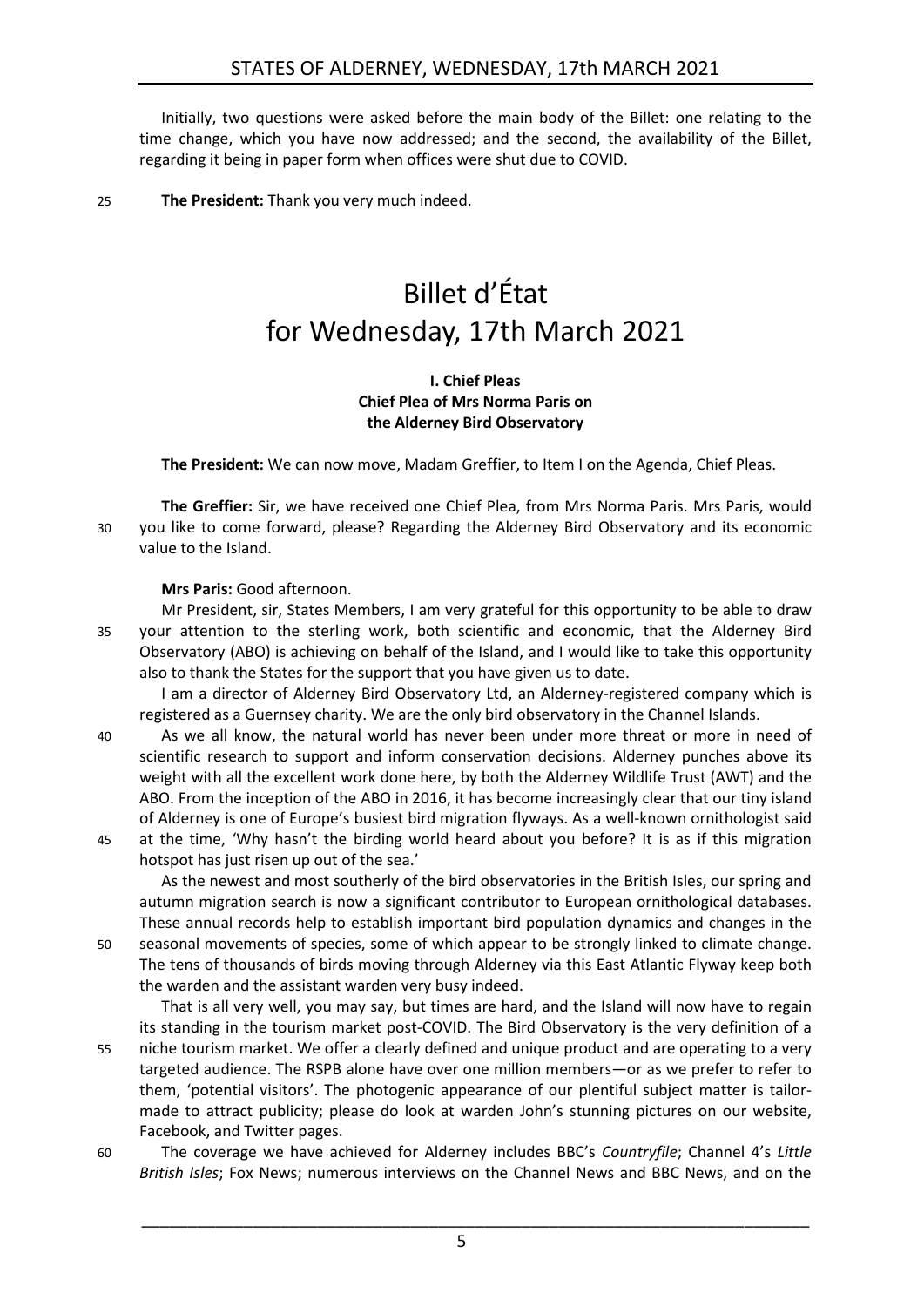radio, and in the national press, particularly *The Sunday Times* and in the *Guernsey Press*. John's blog page, as Channel Islands ambassador for Zeiss Optics Ltd., reaches thousands of people from all walks of life – such is the attraction of birdwatching—and this is before you even start

65 on our social media. At a conservative estimate, the value of 2020's coverage alone was the equivalent of Visit Alderney's annual advertising budget for that same year, but all just for the cost of the warden's time—and please remember, he worked without any pay at all for the first two years.

Apart from the visitors who stay in our modest four rooms at the Nunnery, there are others 70 who prefer more luxurious accommodation. Naturetrek, who are a very long-established and highly-regarded provider of guided tours in 85 countries worldwide, prefer other on-Island accommodation for their guests. John has nurtured this relationship, helping to guide the early tours with the manager of the Living Islands Project, who first brought Naturetrek to the Island. He has become a very well-established tour leader for them. An estimate of the income they

75 have brought to the Island, pre-COVID-19, was just under half a million pounds. Several tours were lost in 2020; more are available for the 2021 season, some are fully booked, and we must hope that the COVID regulations do not interfere with those this year, as it caused the complete loss of the tour programme for 2020.

John is highly regarded by Naturetrek and in Guernsey, as well as internationally, all the 80 places our visitors come from. In his very specialist field of expertise, he is qualified to a level achieved by only a few others in the British Isles. He fulfils the role of bird warden and official Island bird recorder, and he is a committee member of the Channel Islands Bird Ringing Scheme and the only Alderney resident to sit on the Bailiwick Rare Birds Identification Panel.

- We are, as you know, currently negotiating our ongoing relationship with yourselves. We 85 have been disheartened, of course, by the report that is on this afternoon's Billet. To first learn that you have been sacked by Billet must be a novel, if not a unique, experience. It is indeed one of life's ironies that this is on the same Billet as new employment laws for the protection of employees.
- Be that as it may, the ABO has very positive plans for the future. With the recent relaxations 90 in the COVID regulations, we anticipate the arrival of our new assistant warden as soon as possible and, when the Bailiwick Bubble is re-established, the arrival of some much-needed assistance for the spring migration from our contacts in Guernsey. We are also beginning to attract international requests to join our team. We are working, obviously, with Visit Guernsey, so that we can make the most of the Bailiwick Bubble when it starts.
- 95 We have just received—and this is very good news—a very generous donation specifically for the purchase of recording equipment to monitor nocturnal migration. This is state-of-the-art and much sought after by other observatories. It puts the Channel Islands ahead of the game and will result in a great deal of publicity for us. We anticipate, also, some very positive coverage in the *New Scientist* magazine soon.
- 100 Our scientific research has brought the identification of rare birds by DNA sampling to Alderney for the first time and. as I speak, similar testing is underway to look at the potential of a local subspecies of a resident bird species which might be unique to Alderney. The end of April will see our second Bailiwick Big Garden Birdwatch – please, do join in – and we are hoping to host the annual conference of the British Isles Bird Observatory Council in Alderney in 2021.
- 105 Therefore, in conclusion, I am making this plea for continued support from the States, and to also suggest that we should be central to your tourism strategy, so that we can all capitalise economically on Alderney's unique place in the birding world. Mr President, States Members, thank you for your time.
- 110 **The President:** Thank you very much indeed, Mrs Paris.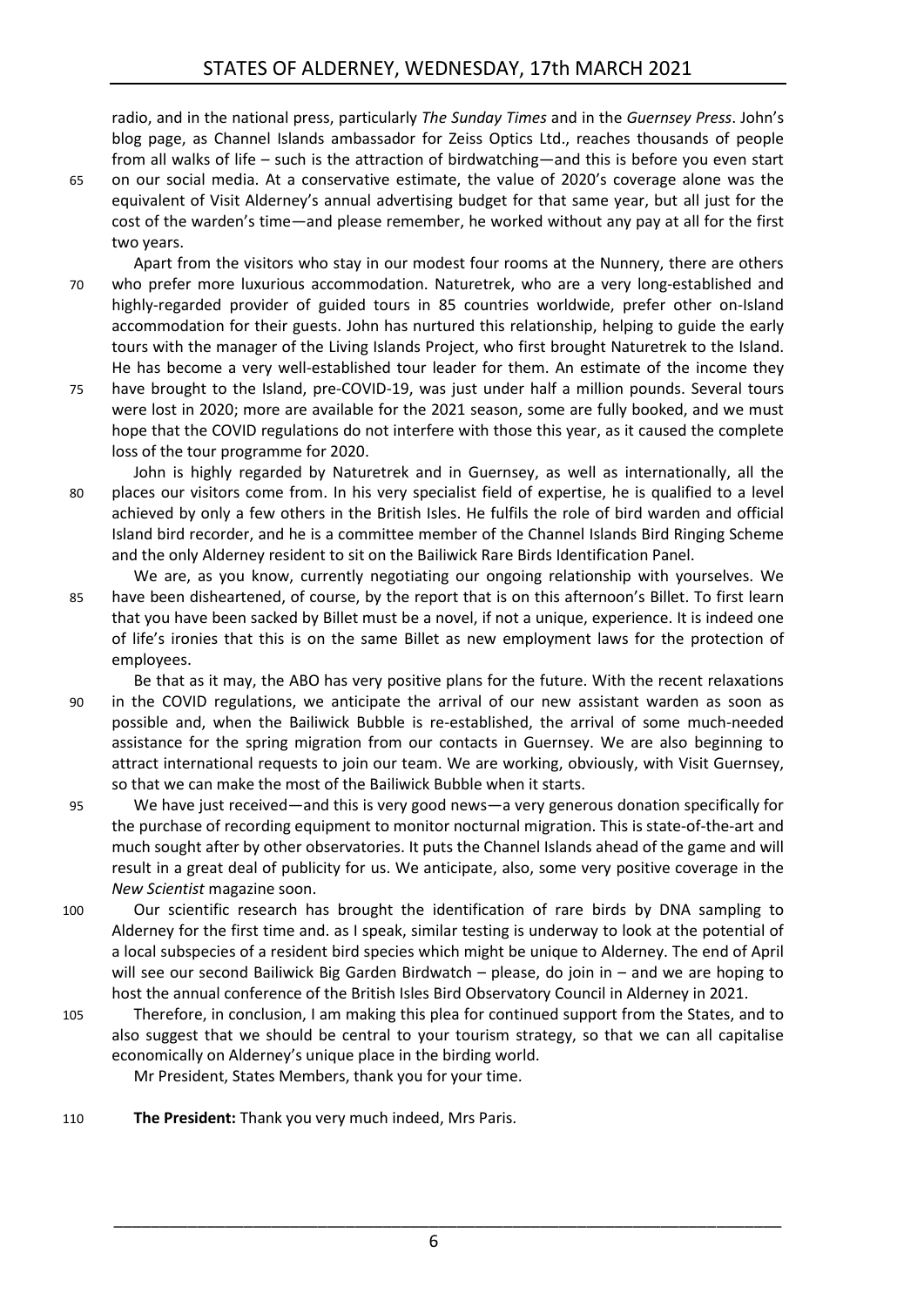#### **II. Appointment of Chief Executive — Kathryn Jones appointed**

<span id="page-6-0"></span>*Item II.*

*The States of Alderney is asked to confirm the appointment of Kathryn Jones as Chief Executive of the States of Alderney.*

**The President:** Item II on the agenda, please.

115 **The Greffier:** Sir, Item II is the appointment of a Chief Executive. The States of Alderney is asked to confirm the appointment of Kathryn Jones as Chief Executive of the States of Alderney.

**The President:** Mr Carter, were there any observations at the People's Meeting?

120 **Mr Carter:** Just one: why there was not a photograph available of the new Chief Executive, and a question as to what her previous appointment over the last two years has been.

**The President:** Thank you very much indeed.

Mr Abel, I understand you are going to propose this Item?

125

**Mr Abel:** That is correct, Mr President.

Mr President, I would like to propose Item II, the appointment of the Chief Executive. In accordance with Section 52 of the Government of Alderney Law, 2004, as amended, the States shall, with the approval of the Lieutenant Governor, appoint a person to act generally as the

130 Chief Executive of the States of Alderney to carry out, under the general direction of the States, the functions assigned to the Chief Executive by law and by Standing Order or Resolution of the States.

As a small bit of background, the previous Chief Executive stepped down from the position in mid-November. We were supported by Mr Lewis over that period up until the end of December, 135 and since January of this year, we have been supported by Mr Nash in that position.

I would like to take this opportunity, if I may, Mr President, to thank both Mr Lewis and Mr Nash for their support over that period; it has been most useful and it has helped us a great deal.

It will be noted in the Billet document that an extensive open process was followed by the 140 Chief Executive Appointment Board, which was appointed by the Policy & Finance Committee in its capacity as the States Employment Board.

The result of the process was that the Chief Executive Appointment Board was minded to appoint Kathryn Jones as the next Chief Executive of the States of Alderney. This decision was shared with Policy & Finance in its capacity as the States Employment Board on 10th February.

145 The President secured the necessary approval of the appointment from His Excellency the Lieutenant-Governor on 18th February.

Mr President, I would like to propose that the States of Alderney is asked to confirm the appointment of Kathryn Jones as the Chief Executive of the States of Alderney.

150 **The President:** Thank you very much indeed, Mr Abel. Mr Carter, I think you are going to second this?

**Mr Carter:** Yes, I will second this, and just to confirm that the appointment of Mrs Kathryn Jones as Chief Executive of the States of Alderney—she was a candidate who through interview, 155 psychometric testing, references, and His Excellency's vetting procedures, displayed those key qualities of a Chief Executive who will lead the Island's Civil Service and provide advice and guidance for the rest of us in this community.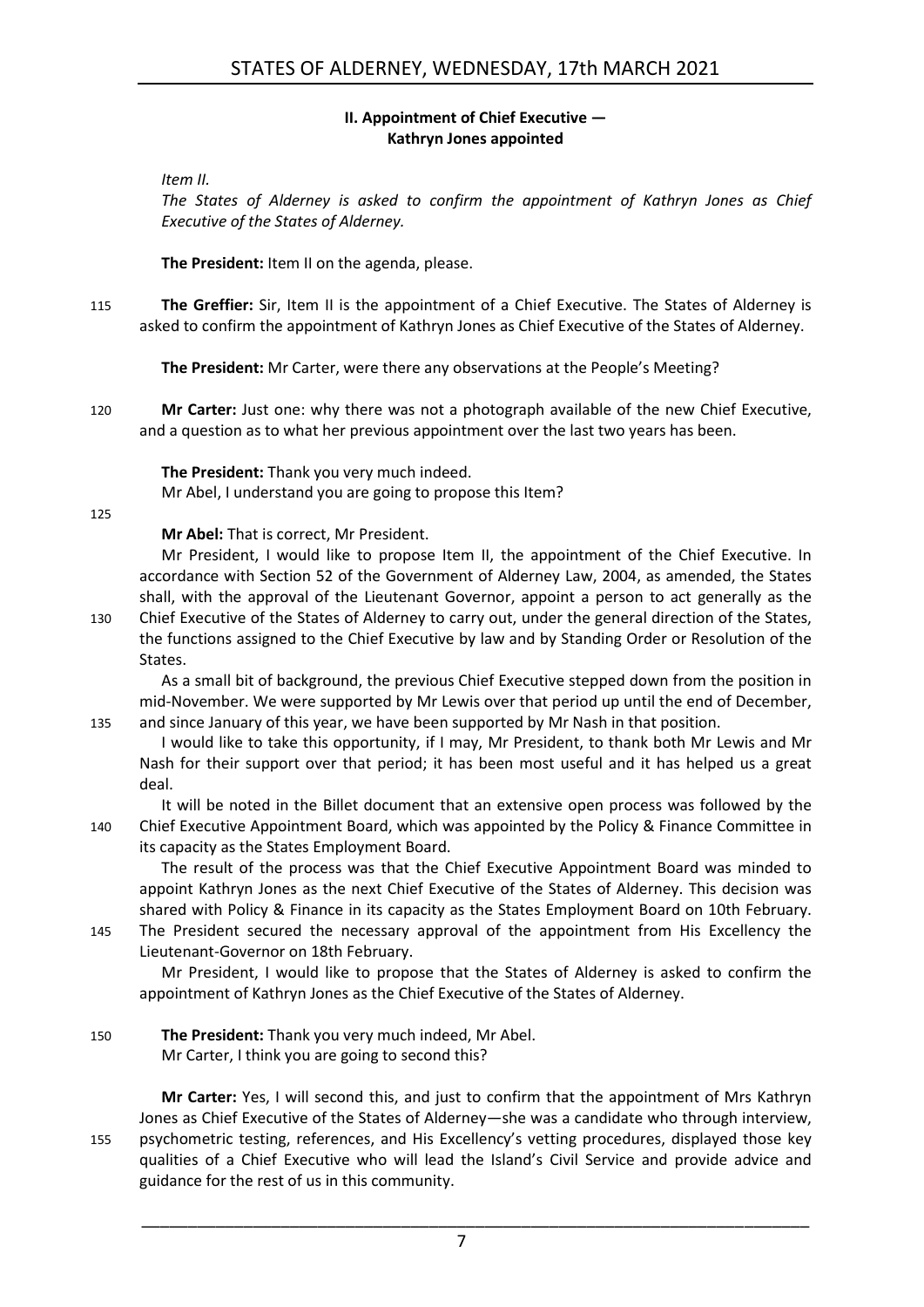**The President:** Thank you, Mr Carter. Would any Member like to speak on this Proposition?

160 Mr Snowdon.

**Mr Snowdon:** Just briefly, thank you, President. I think it has already been pointed out but I will point it out again, that his Excellency has approved this, and thank you for your work for that, and that is an important step, that his Excellency has given his seal of approval, if that is 165 alright to say.

Thank you.

**The President:** Thank you very much indeed.

Does anybody else wish to speak on this particular matter?

170 Can we take it, therefore, that this passes, unless anybody wishes to say differently? I think that silence demonstrates that that passes unanimously.

#### **III. Appointment of States Treasurer – Elizabeth Maurice appointed**

<span id="page-7-0"></span>*Item III.*

*The States of Alderney is asked to confirm the appointment of Elizabeth Maurice as Treasurer to the States of Alderney.*

**The Greffier:** I think we are on to Item III, which is the appointment of a States Treasurer and the States of Alderney is asked to confirm the appointment of Elizabeth Maurice as Treasurer to 175 the States of Alderney.

**The President:** Thank you very much indeed. Were there any comments at the People's Meeting, Mr Carter?

180 **Mr Carter:** No, no comments, sir.

**The President:** Thank you very much indeed. Again, Mr Abel, I think you are going to propose this one.

185 **Mr Abel:** Thank you, Mr President. I think I will be jumping up and down all afternoon, by the looks of it.

With regard to Item III, the appointment of the States Treasurer, Mr President, I would like to propose the appointment of the States Treasurer. In accordance with Section 54 of the Government of Alderney Law, 2004, as amended, the States shall, on the approval of the

- 190 Lieutenant Governor, appoint a person to act generally as Treasurer for the States of Alderney. Following the retirement of the previous Treasurer at the end of 2018, Mrs Elizabeth Maurice was appointed Acting Head of Finance while consideration was given as to whether further staffing restructuring should take place in the Treasury Department. The result of that review, and in conjunction with senior officers of the States of Guernsey, it has been concluded that Mrs
- 195 Elizabeth Maurice should be confirmed in the post as Head of Finance and Treasurer of the States of Alderney. The Policy & Finance Committee, in its capacity as the States Employment Board, approved the appointment of Mrs Maurice as Head of Finance and the Treasury of the States of Alderney at the meeting held on 18th November. His Excellency the Lieutenant Governor approved the appointment on 26th November.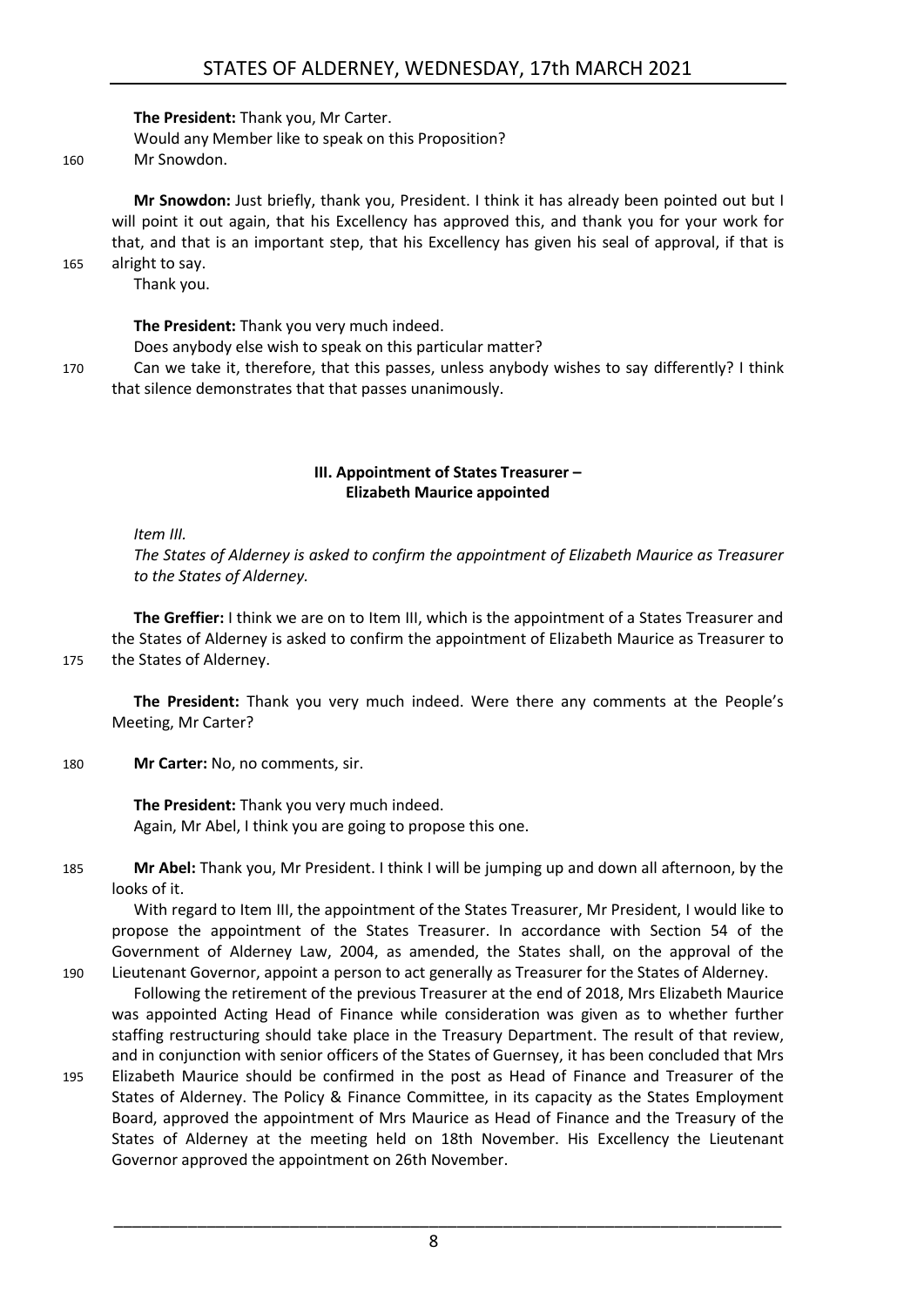### STATES OF ALDERNEY, WEDNESDAY, 17th MARCH 2021

200 Mr President, I would like to propose that the States of Alderney is asked to confirm the appointment of Mrs Elizabeth Maurice as the Treasurer to the States of Alderney. Thank you.

**The President:** Thank you very much indeed.

205 Mr Harris, you are going to second this one?

**Mr Harris:** I am, thank you, sir, fellow Members.

I am not going to repeat what Mr Abel has just said, so I wish to simply offer Mrs Maurice my congratulations and thank her for all the sterling hard work she has done over the years.

210 Thank you.

**The President:** Thank you very much indeed. Would anybody else like to speak about this appointment? Mr Snowdon.

215

#### **Mr Snowdon:** Thank you, President.

Just a little bit about the process—I think Mrs Maurice is absolutely fantastic and really do approve this, but I am a little bit concerned it has taken so long to get to this stage. But thank you to the Treasury for all the hard work they do for us.

220 Thank you.

**The President:** Does anybody else wish to speak? Ms Burgess.

#### 225 **Ms Burgess:** Thank you, Mr President.

Very simple, hardly worth me standing, but I just want to acknowledge how well-deserved this appointment is.

**The President:** Thank you very much indeed.

230 Anybody else? Mr Abel, do you wish to exercise your right of reply?

**Mr Abel:** I think, just a simple matter with regard to Mr Snowdon's point: yes, it has taken a bit of time. Unfortunately, it got lost in the box, I think, at a particular time in the past, but with the changing of the States over the year end, it obviously has only now come to be officially 235 agreed in this gathering.

Thank you.

**The President:** Thank you very much indeed. I suspect that we can all take this as read.

240 Thank you, Madam Greffier.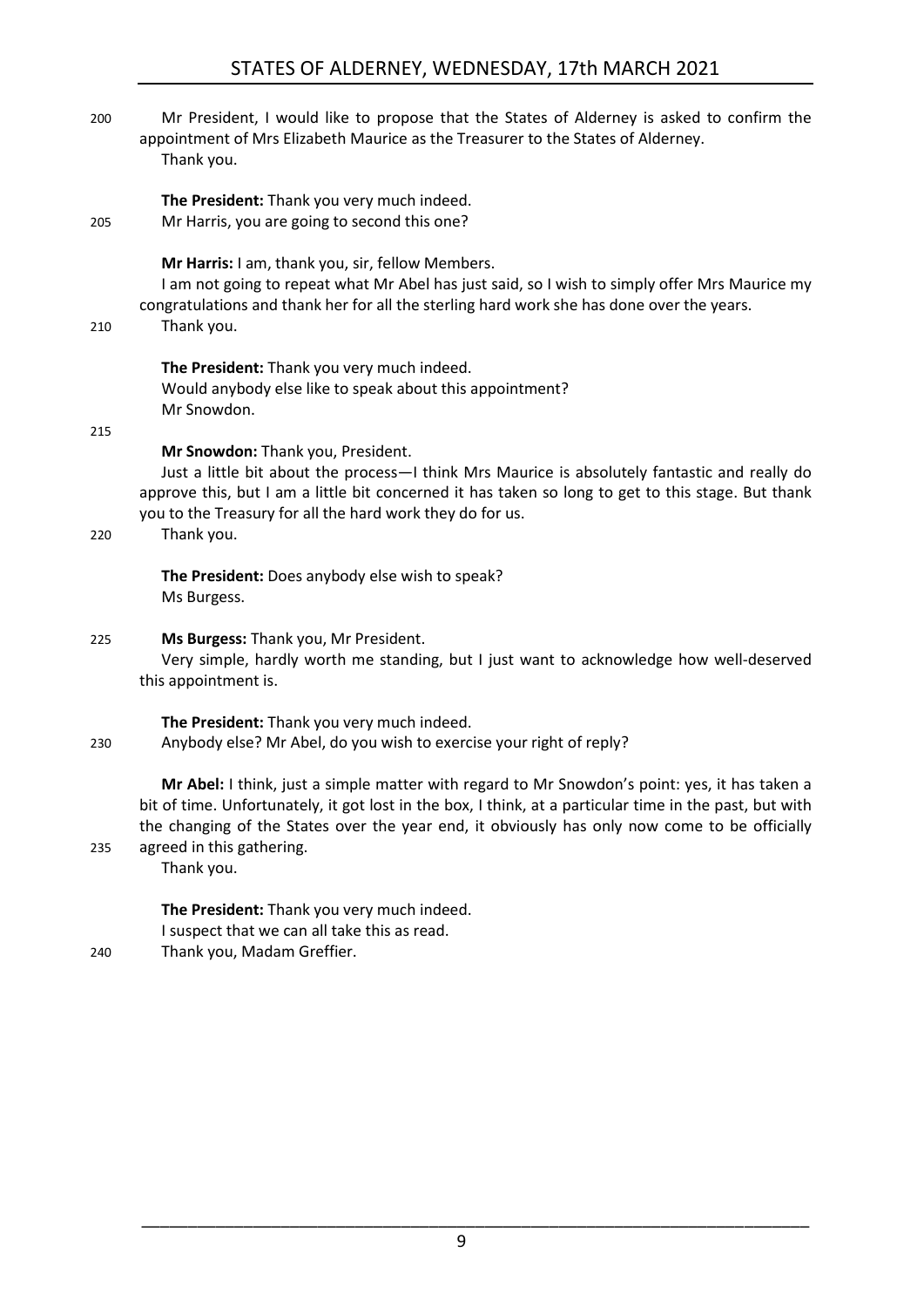#### <span id="page-9-0"></span>**IV. Emergency Powers (Coronavirus) (General Provision) (Bailiwick of Guernsey) (No.2) Regulations, 2021 Item V. Emergency Powers (Coronavirus) (General Provision) (Bailiwick of Guernsey) (No.2) (Amendment) Regulations, 2021 Item VI. Emergency Powers (Coronavirus) (Vaccine) (Limitation of Liability) (Bailiwick of Guernsey) (No.2) Regulations, 2021 – Approved**

*Item IV.*

*The States of Alderney is asked not to annul "The Emergency Powers (Coronavirus) (General Provision) (Bailiwick of Guernsey) (No.2) Regulations, 2021"*

*Item V.*

*The States of Alderney is asked not to annul "The Emergency Powers (Coronavirus) (General Provision) (Bailiwick of Guernsey) (No.2) (Amendment) Regulations, 2021"*

*Item VI.*

*The States of Alderney is asked not to annul "The Emergency Powers (Coronavirus) (Vaccine) (Limitation of Liability) (Bailiwick of Guernsey) (No.2) Regulations, 2021"*

#### **The Greffier:** Thank you, sir.

We are on to Item IV which is the Emergency Powers (Coronavirus) (General Provision) 245 (Bailiwick of Guernsey) (No.2) Regulations, 2021. The States of Alderney is asked not to annul those provisions.

#### **The President:** Thank you.

Mr Carter, anything from the People's Meeting?

250

**Mr Carter:** These were tabled as three Items together, and a comment was made about all three Items—IV, V, and VI.

Firstly, a concern from one contributor that retrospective legislation could be a violation of the European Convention on Human Rights, and which, if approved, could open up a challenge 255 in that court, the European Court of Human Rights.

The second area was the way in which the Island is told about an issue such as lockdown, in terms of those members of the community who have no access to radio and no access to the internet, how that could be done most efficiently to enable everybody on the Island to be aware of an issues of this nature.

260

**The President:** Thank you very much indeed. Again, Mr Abel, you are proposing this Item?

**Mr Abel:** Yes, that is correct, Mr President.

- 265 I would just ask your indulgence, if I could, these three Items are Items that we have traditionally dealt with over the last year, and I wish to know whether you wish me to go through each of the Items separately and repeat a lot of what I have here, or actually deal with them all as one, highlighting the difference between the three Items that are being tabled?
- 270 **The President:** I shall be guided by Madam Greffier, but my sense is that they are individual Items on the Billet, and should therefore be dealt with—

**Madam Greffier:** I was going to say, sir, that I can read out all the Items and then they can be dealt with as one, and if there are any queries, we can take individual votes?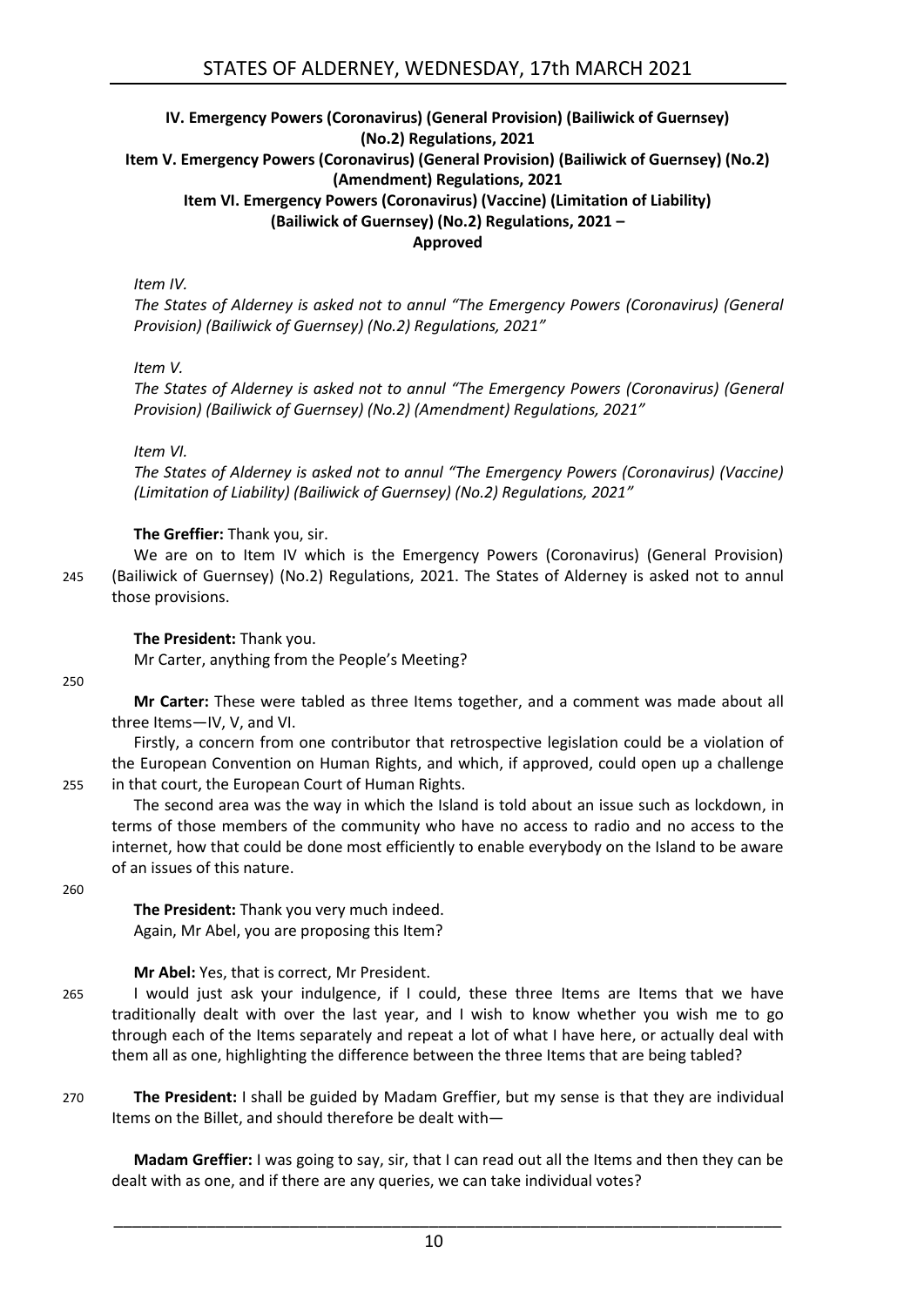275 **The President:** That sounds eminently sensible.

**Mr Abel:** Thank you. Can I sit down in the interim? *(Laughter)*.

**The Greffier:** In which case then, sir, I think it was Item IV that I referred to, so Item V is the 280 Emergency Powers (Coronavirus) (General Provision) (Bailiwick of Guernsey) (No.2) (Amendment) Regulations and Item VI is the Emergency Powers (Coronavirus) (Vaccine) (Limitation of Liability) (Bailiwick of Guernsey) (No.2) Regulations, 2021, and the States is asked not to annul any of those Regulations.

285 **The President:** Mr Abel.

**Mr Abel:** Thank you, Mr President.

Just to add a little bit more information. The first of the Items, Item IV, is really a reinstatement of the Regulations which are presently in place. They obviously have a time 290 period applied to them, and they have been restated.

The second Item is more with regard to face masks and some of the legal requirements to wear them during the process of the lockdown, and then also the various powers that the Police have to enforce the wearing of masks, so that is the amendment.

The third Item, really, is around, again, the vaccine and the rollover of the Regulations in 295 terms of the CCA's authority in terms of those vaccines which are not 100% approved by the Medical Health Association in the UK.

In terms of those three particular Items, Mr President, I would like to ask the States not to annul these three Items, at Item IV, Item V, and Item V, in terms of the Emergency Powers (Coronavirus) (Bailiwick of Guernsey) (No. 2) Regulations, Mr President.

300 Thank you.

**The President:** Thank you very much indeed, Mr Abel. Mr Snowdon, you are seconding all three of these Items?

305 **Mr Snowdon:** Yes, I am, thank you, and thank you to Mr Abel. I do not think I have got anything else to add, thank you.

#### **The President:** Thank you very much indeed.

Would anybody like to speak on any of these three Items? In that event, I think they can be 310 unanimously agreed.

#### **VII. The Conditions of Employment (Alderney) Law, 2021 – Approved**

<span id="page-10-0"></span>*Item VII.*

*The States of Alderney is asked to approve "The Conditions of Employment (Alderney) Law, 2021" and to authorise the Bailiff to present a most humble petition to Her Majesty praying for Her Royal Sanction thereto.*

**The President:** We will move on, now, please to Item VII.

**The Greffier:** Sir, Item VII is the Conditions of Employment (Alderney) Law, 2021, the States is 315 asked to approve that law and to authorise the Bailiff to present a most humble petition to Her Majesty praying for Her Royal Sanction thereto.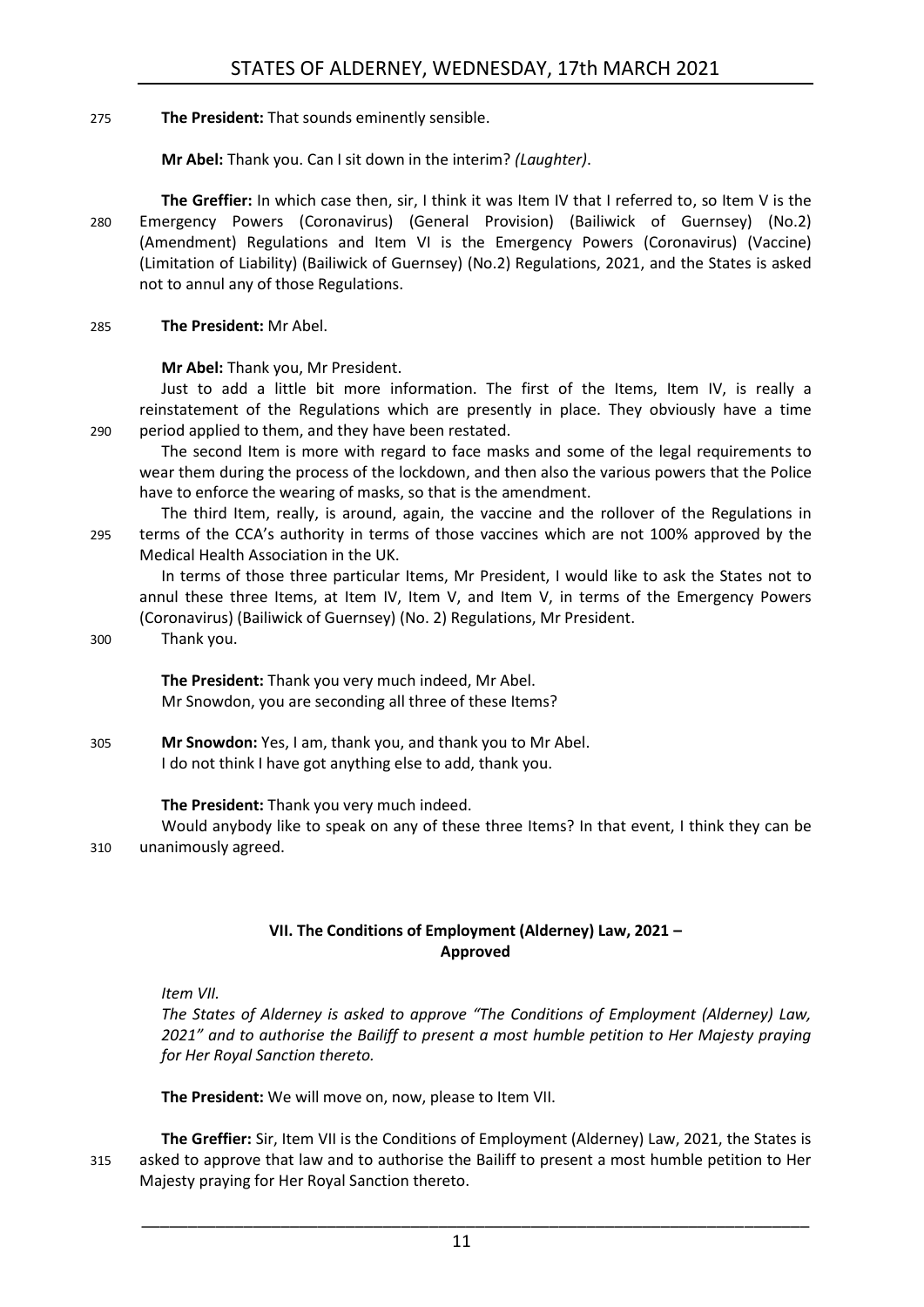**The President:** Thank you very much indeed, Mr Carter, anything to report?

**Mr Carter:** Two concerns, sir.

320 One was a concern raised regarding drafting of the law and, in particular, reference to the definitions, and likewise, enforcement powers being given to the civil service, which appears to be excessive and they appear to exceed the powers of the Police.

The second issue was with regard to the problems that information requested under this law might not be possible due to the Data Protection Act.

325

**The President:** Thank you very much indeed. Over to you, again, Mr Abel.

**Mr Abel:** Thank you, Mr President.

330 I would like to propose Item VII, the Conditions of Employment (Alderney) Law, 2021.

Alderney currently has only a limited range of employment legislation covering employment permits and employee's liability. Guernsey and other jurisdictions typically have a wider range of laws, covering areas such as contracts of employment, working hours, minimum wage levels, dispute resolution, and so on.

- 335 The States to date can be … I do not know if the word would be 'criticised', the States have been slow to deal with employment legislation due to a lack of clarity on what legislation is appropriate for Alderney, and neither has the States engaged with Guernsey to understand how the Bailiwick's laws could be appropriate for our economic situation.
- Over the last few years, a number of States Policy & Finance Committees have discussed 340 these issues. For example, following a debate in the States in 2017, it was reported that there was unanimous support for employees having the basic right to have a written contract setting out the terms of their employment. In May 2019, the Policy and Finance Committee was minded to reconsider both the States' previously stated position and the wider issues that were now perceived as problematic inconsistencies in Guernsey, and the Committee agreed at that time to 345 further debate the introduction of legislation in the States. In June 2019, this matter was further
	- debated, and the States resolved to develop basic employment legislation.

The Conditions of Employment (Alderney) Law, 2021, being placed before the States is the first phase of having appropriate employment legislation which recognises Alderney's economic constraints and the rights of both employee and employer. The legislation can be considered to

350 be promoting good practice and, in many cases, confirmed what is in place, and allows for the adoption of further appropriate legislation, such as contract of employment and minimum wages, in the future.

In summary, the legislation requires a written statement providing particulars of terms of employment, covering items such as remuneration, weekly or monthly periods of pay, working 355 hours, holidays, sickness and injury, pensions, terms of employment, notice periods, and other provisions. A statement of pay with applicable detail is also required; its application is not required if there is already an equivalent contract of employment in place.

The legislation being placed before the States also covers change in terms of employment, its non-applicability in terms of employment outside Alderney, for mariners and for other areas. It 360 also covers the powers of enforcement and the period for provision of the statement of particulars to be drawn up in conjunction with the employee. This legislation does not prescribe minimal or maximal levels, but only that a written statement of terms of employment is provided.

The States of Alderney commit to continue to work with both employers and employees from 365 the various sectors of the business community to develop and agree appropriate legislation which will enhance the working relationship and promote Alderney as being a premier place to live and work. Without appropriate employment legislation in place, I doubt that Alderney can attract value-adding businesses and the skills that the economy needs to grow and flourish.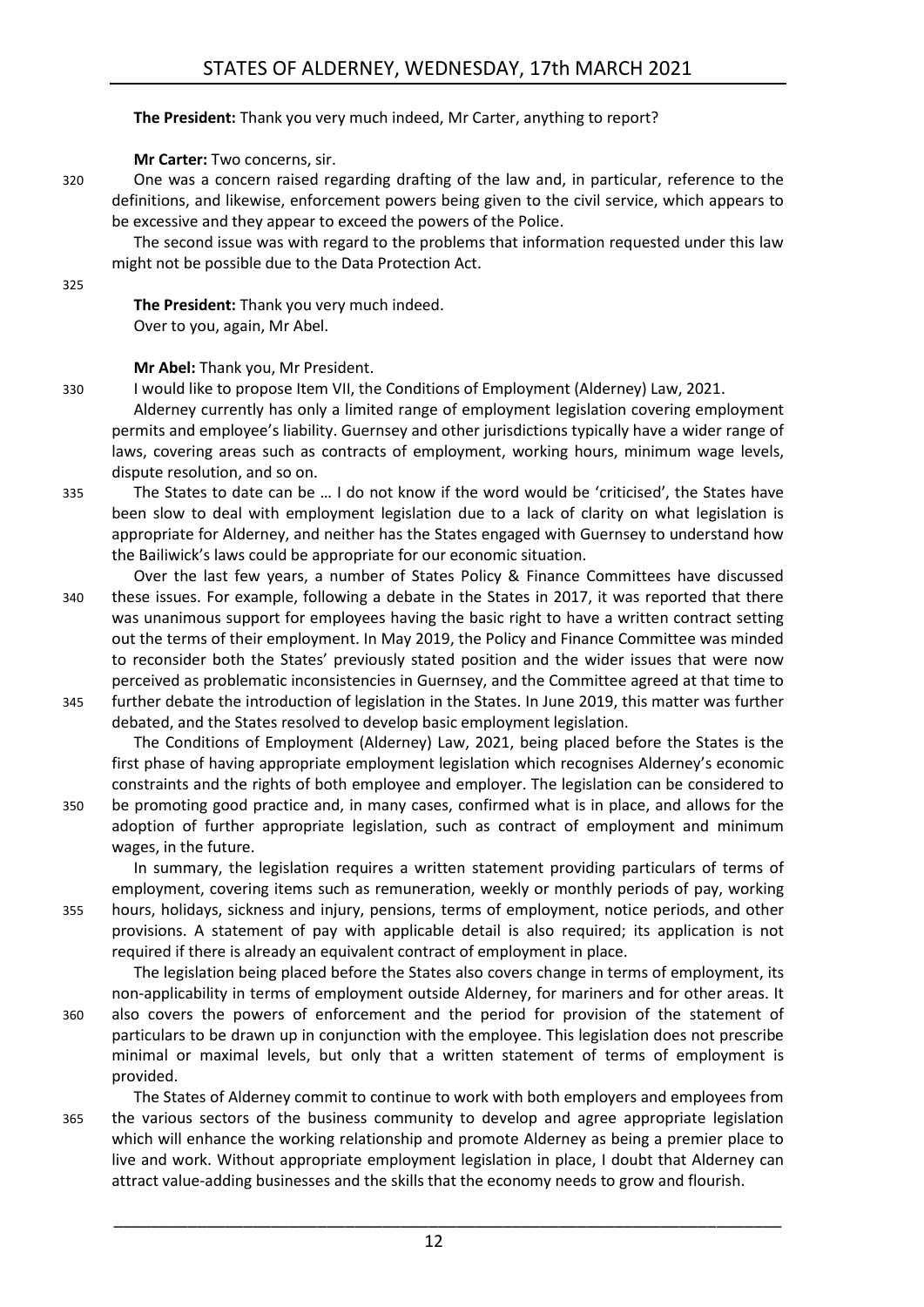Mr President, I would like to propose that the States of Alderney is asked to approve the 370 Conditions of Employment (Alderney) Law, 2021, and to authorise the Bailiff to present a most humble petition to Her Majesty praying for her Royal Sanction thereto.

Thank you.

#### **The President:** Thank you, Mr Abel.

375 Mr Gentle, you are going to second this Proposition?

#### **Mr Gentle:** Thank you, sir, colleagues.

I must start by apologising, sir, colleagues, members of the public, that you are going hear little bits of that again, 'Protection of the employee and the employer is something that we must 380 have. If we want people to move here, let us make it more attractive to those contemplating it.' The first couple of lines from my manifesto in November, so it gives me immense pleasure to second this Item. Most, if not all of you, will be aware that I have been talking about this for what seems a very long time.

On the whole, people generally behave decently to each other, and we do not rely overtly on 385 rules and regulations. But that is not always the case. Giving people very basic employment rights in 2021 will only serve to enhance our reputation as we look to encourage people to move here. We want those who decide to choose to live here, especially when the Revive and Thrive mantra is in full force, to be able to feel that they have the same legal protection as they would just about anywhere else in the western world in the 21st century.

390 As my colleague, Mr Abel, has already stated, but to reinforce the point, this is the most basic form: notice of when paid, and a pay slip to go with it; whether there is an entitlement to sick and/or holiday pay; how many days holidays you might be able to expect; whether a pension scheme is incorporated or not; the actual job; the rules for changes; whether a parent can return to work having had a child; and finally, what may well be seen as the most important part, the 395 notice period needed on either side for termination of employment.

Basic legislation is essential. It offers security. It gives employers and employees protection. The clarity that this will provide in any working relationship is very important. You cannot ride roughshod over an employee, just as you cannot give your employer bad value for the wage earned, and this should be set in stone for the good of all in the 21st century. This is purely a 400 reference document, and the law certainly does not preclude mediation, but this legislation will serve as the bedrock for anything that comes afterwards.

It is a very simple start and a statement of employment terms. It is there to protect both sides. Introducing this piece of legislation just requires employers to give their employees written particulars of the main terms and conditions of their employment and to prescribe the 405 minimum periods of notice to terminate the employment on both sides. Dispute resolution is not needed, as there is nothing to resolve. You either have a piece of paper, or you do not. When there is an oral agreement, then all that is being asked is that you put it in writing. Provided that the relevant document is kept up to date, then both employers and employees will know exactly where they stand.

- 410 Whilst the provision of this is to provide the employee a clear understanding of their expected duties and their rights, there are also undoubted benefits to the employer. Any dispute will arise, if at all, usually well after employment has commenced, and will encompass certain things like holiday entitlement, the notice period, overtime rates, and payment for work on bank holidays. They can all be avoided by putting it in writing on day one.
- 415 If an employee has no entitlement to any of the items highlighted in the law, for example, holiday pay, the statement should confirm that. It should be noted that there are no statutes in Alderney compelling employers to provide employees with annual leave, paid sick leave, paid maternity leave, redundancy pay, or access to a pension scheme. In practice, many employers do provide such benefits to employees pursuant to their employment, although this provision is 420 very flexible, as there is no formal statutory guidance on the amount of any such entitlement. An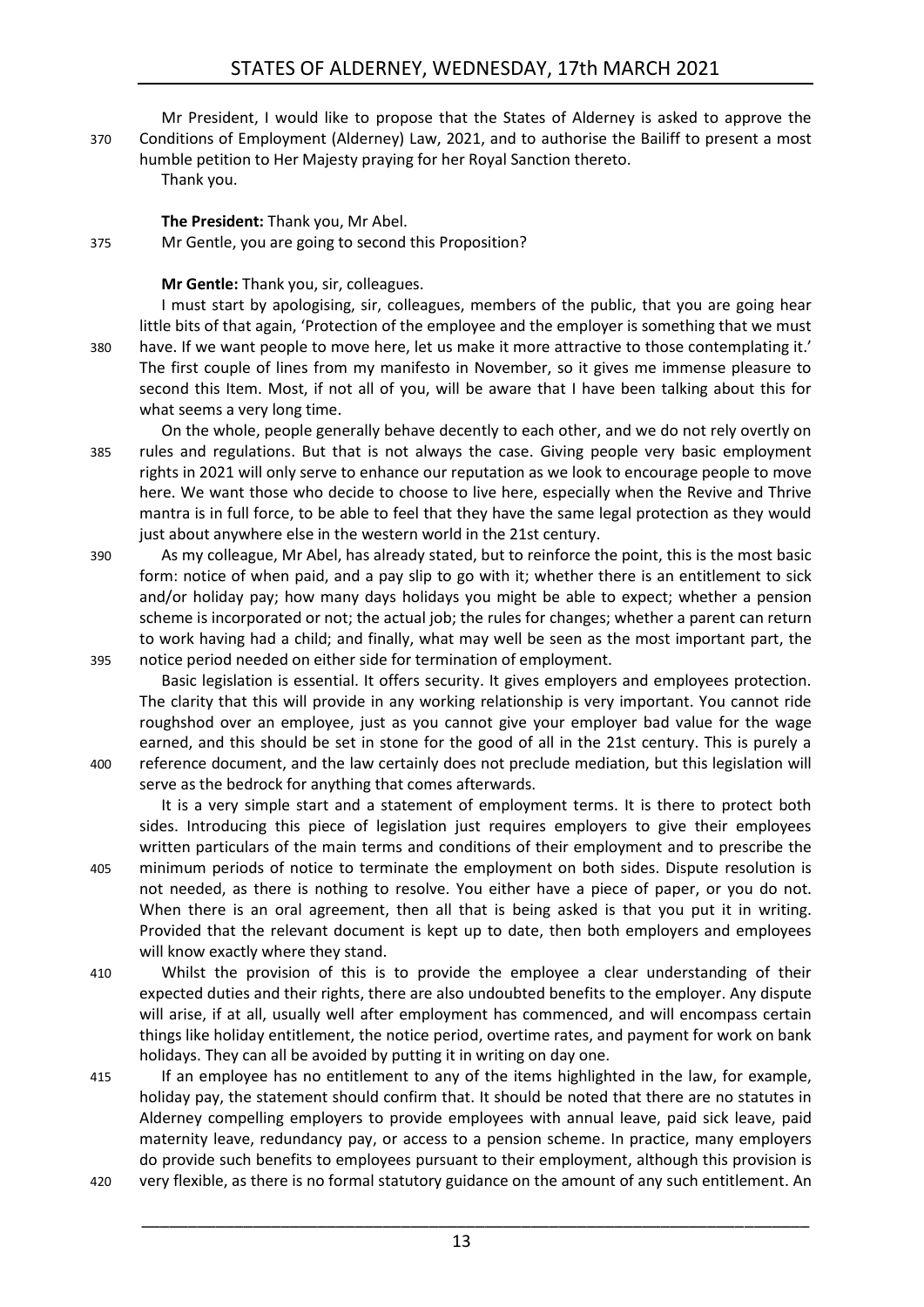employer is not, and I repeat *not*, being asked to pay something tomorrow that they do not ordinarily pay today as a result of this legislation. If an employer only wants to be able to give a day's notice, then write it down.

However, progressive moves such as this will always encounter trenchant opposition. An 425 anonymous article in Issue 12(12) of the *Alderney Journal*, dated 22nd January—and it is the one with yourself, sir, jumping for charity in a puddle –

**The President:** Thank you for that, Mr Gentle. *(Laughter)*

430 **Mr Gentle:** – stated, when talking about Government—and I shall precis, 'Fiddle ineffectively, engaging with highly-damaging, overtly-socialist control-freakery, such as introducing a whollyunnecessary employment law.'

I am not going to stand here and apologise to the unknown and their cheerleaders for us as a government considering reform that might put building blocks in place.

435 As a counter to that, it was very pleasing to note the letter of 6th March, 2020, from the Chamber of Commerce, a body that has never hidden behind anonymity, and I quote:

The Chamber agrees that there should be written terms of employment that would offer protection to both employer and employee.

As we have already heard, this was first debated in this Chamber in September 2017, and it has been coursing its way down the Law Offices river since debate here in June 2019, when it was resolved unanimously to approve legislation drafting. It went to P&F in July 2019, again in 440 January 2020, and again in November. It is finally here. This has not just been sprung upon anybody and certainly is not an advocation of a UK-style employment law. This is the current politicians of this Island being given the chance to finally put in place the necessary legislation to start the very long-overdue process of protecting all our employees and employers, both current and future.

445 This proposed legislation recognises that certain expected terms of employment are important to harmonious working relationships and it places a duty of care on the employer to give the employee written particulars of all or any terms applicable. Building on top of this, in the future, will necessitate a lot of public consultation when we look at incorporating a universal requirement for contracts of employment and the minimum wage, as I am not sure how any 450 other concepts could be enforced without them, or for those to be considered without this. That

is the work that needs to start tomorrow, as we attempt to get the next steps very quickly.

Sir, 2021 sees us enter the 36th year since Guernsey introduced their law. Alderney has been lacking for far too long. This is the first step in the quest to go about improving quality of working life for those who both live here and who may want to live here, and it is not before 455 time.

Sir, thank you.

**The President:** Thank you, Mr Gentle. Would anybody like to speak on this matter? 460 Mr Harris.

**Mr Harris:** Thank you, sir, fellow Members.

I just want to say, well said, Mr Gentle, actually, good stuff.

I work, my wife works, and our children will, no doubt, work as well, as do many people on 465 the Island. I do not live the charmed life alluded to by those who have made comment on this issue in the press or online.

If anybody is going to spend more than half of their life working to make money for someone else, you can guarantee that they want and deserve a simple bit of paper that tells them what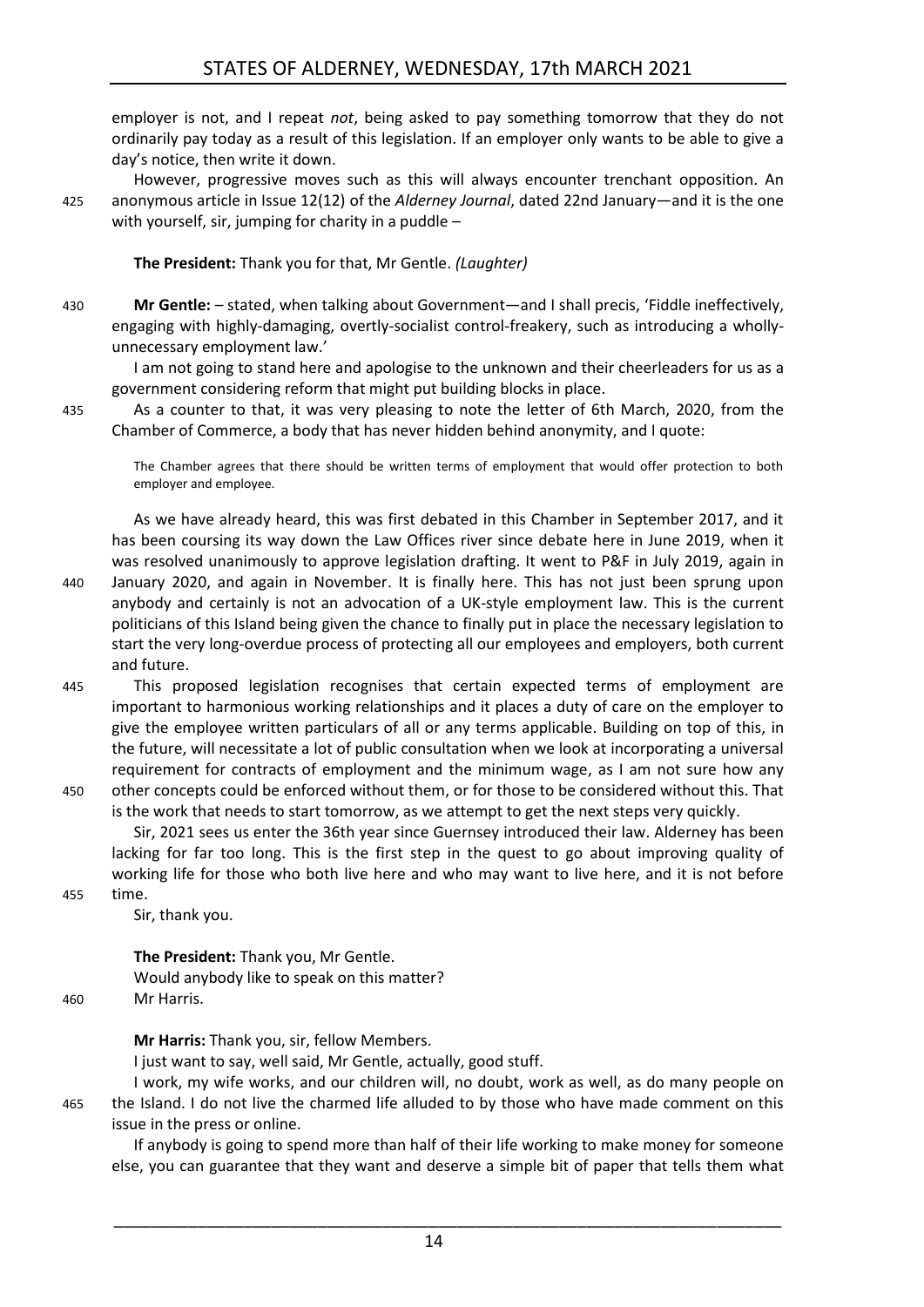that work is and what the reward is for that work. This is a simple human right. This is about 470 terms of employment and a payslip; simply that. The employer is welcome to set whatever those terms are, as long as the employee is aware and agrees. If we wish to keep younger people on Island, we better start treating them a little better, and if we want to attract business to the Island, we need to stop acting in such a Dickensian fashion.

475

**The President:** Thank you very much indeed. Would anybody else like to speak? Mr Carter.

#### 480 **Mr Carter:** Thank you.

Thank you.

I think employment rights are, obviously, a many and varied area, and I reflect on my own experience of this: working in a turkey factory for cash-in-hand, simply shifting the detritus of turkeys day in, day out, and my mother then hosing me down at the end of the day; likewise, I sat on a production line in an electronics factory, with a brown, little envelope at the end of the 485 week with a payslip, tax-deducted. In professional life, I have worked in public service in the UK in highly unionised areas, where I have seen that, perhaps, unequal view of what is expected of an employee and what the employer is trying to do.

I have to admit, I come late to the debate here in Alderney, having only been elected to the post of a States Member in January. But I look back at the history of what I have seen, and I 490 make these observations. The principle of employment law I see as a key aspect of a developed community which respects each other, itself, and wants to be seen in an international context. And we are in an international context; we do want people to come here, we want to attract inward investment, and we do want to attract new people.

- The second observation I have is that the process by which we got to the law that is in front 495 of us today has not, it would appear, been smooth, neither has it been inclusive, nor particularly efficient. And I think we have a great deal to learn for the future from what has taken place in the way that this legislation has been developed: how it has been consulted upon, reviewed, revised and, more importantly, critically appraised. This is not the forum to discuss those issues, but I would ask P&F, irrespective of the outcome of this vote, to take a view on how legislation 500 of this nature is consulted upon and how it is reviewed.
- The third point I would like to make is that there is a lack of clarity currently between and amongst employers and employees about the existing laws as some would see them. At last week's open meeting, several people talked about the Guernsey laws that apply here; they do not. Hence, it is unclear in terms of the start point, as to where we are starting. Mr Gentle has 505 obviously made very clear the point, we start from a position of nothing.

The proposal for us to debate today is a start, a small start, just dipping our toes into those employment legislation areas, so that both the employer and the employee will know where they stand if a question is raised. I support wholeheartedly this concept and would like to see it go much further.

- 510 But I am afraid there is a but, and the but is this: through the drafting process reference is made to contract, which somewhat muddies the water and potentially may lead to confusion as to the status of that terms of employment document, which does not have, as a result, absolute clarity. I would also like to have seen some guidance for employers and employees to know what to expect practically, in terms of what one of these documents looks like.
- 515 I am also concerned that enforcement, as detailed, will not be practically possible, so that what is produced in front of us would, in fact, be a bad law, in terms of putting in place regulation that cannot be enforced appropriately, and hence is meaningless and becomes irrelevant.

Having been lobbied by employers and employees, there is obviously a diverse range of views 520 on the Island that I have been given before coming to my judgment. I find it interesting—and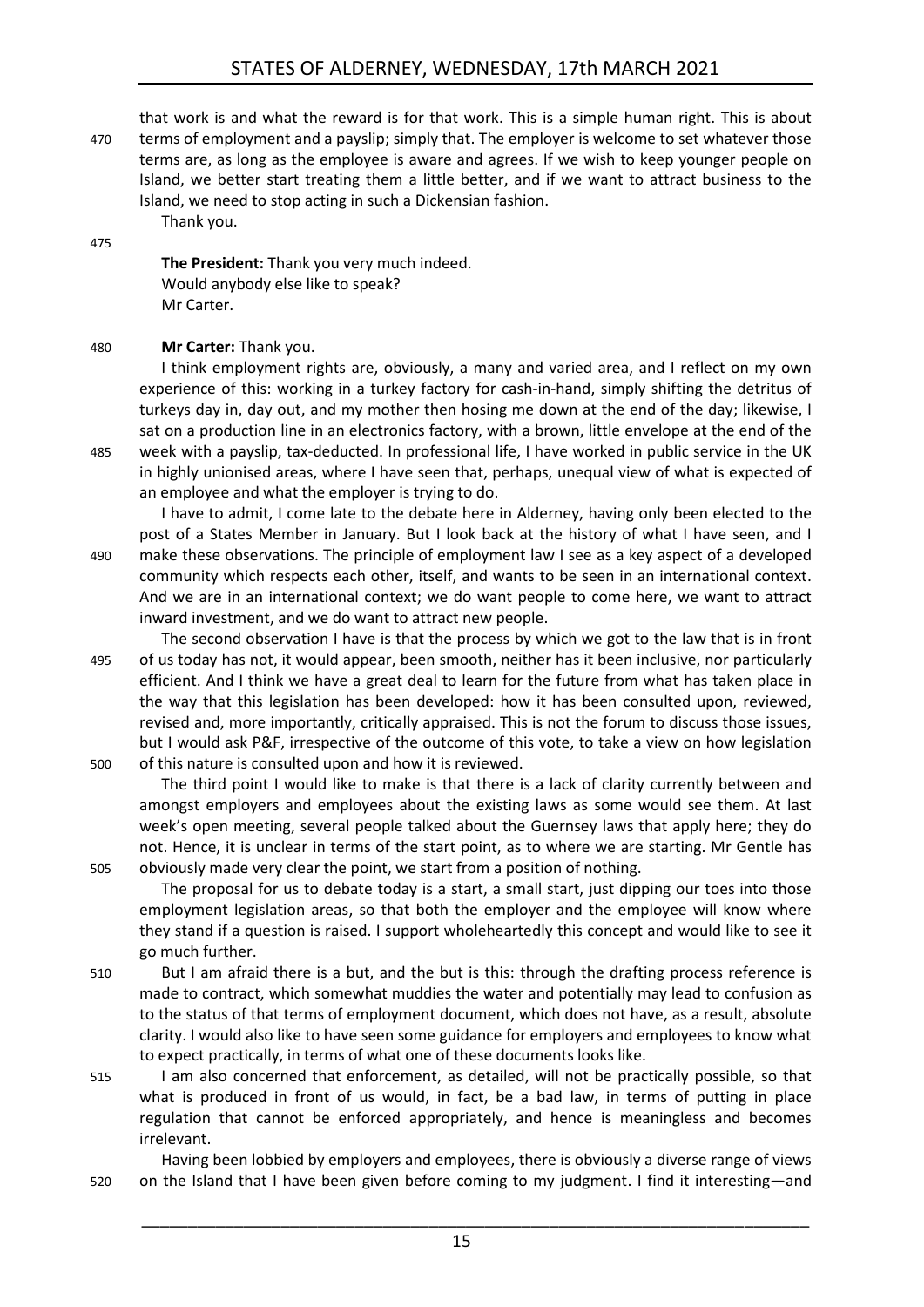perhaps, a little patronising—that some employers judge that, apparently, I am not able to make any judgment on this matter, because I have never employed anybody on this Island; I wholly reject that argument. What I do understand, from employing people, hundreds of people, in my professional life, in the diverse range of jobs they have had, is that you have to be simply decent

525 and treat people as you want them to treat you, i.e., with respect, and that produces engaged, productive employees. Part of that mutual respect can be derived from having a simple contract of employment.

In conclusion, I have always followed the maxim that delay is preferable to error. So I am not going to vote for this proposal in its present form. I do not believe it can be amended easily to 530 reflect the intended outcomes, and it does not go far enough as a first step. I will thus urge P&F to use the lessons learnt from this process of development of legislation over the last year to review the scope of this legislation and work to see a much more ambitious piece of legislation put forward by the end of this year.

So I urge you not to vote for this.

535

**The President:** Thank you, Mr Carter. Who else would like to speak? Mr Roberts.

- 540 **Mr Roberts:** We are an odd lot, collectively, but we used to be a lot more individual a few years ago, and people loved us for it. Quirky, bubbly, unexposed to the outside world and to all the rules that it demands, a centre of freedom called 'Alderney'. Seatbelts, crash hats, no MOT, opening hours, or bangers—all our own. A nice, relaxed society away from health and safety bureaucratic nonsense from the rest of the world. Fences started to appear where fences were 545 not needed, put there for negative and imported reason.
- 

Albert Einstein once said, 'Beware of negative people. They have a problem for every solution.'

Our economy is a very fragile egg, and we must go forward with caution not to damage it, for it is our economy. Our business community are very concerned, and we have to heed that 550 warning, and not ignore it. Not enough consultation has been undertaken before such a big move, and a report could have been forwarded before we came to this position of adoption.

However, we do remain in fiscal union with Guernsey, our friends, and some low wages mean a social security top-up, a problem that we have been asked to resolve. In other words, people on very low wages are having to go to social security to keep the families going.

555 That is what concerns me. If we want Guernsey to invest in Alderney, they say, we must put our house in order, and you have to admit, they have kept this Island afloat with the COVID crisis, when people could not work and had no work income or business support. At least that is one thing I agree with, Guernsey holds a strong influence as our monetary mates. Whether you like that or not, that is how it is.

560 We need an Alderney-tailored law that suits all in Alderney, our own employment law that protects as we remain fragile. We need a new consultation with the general public—a waltz, and not a quickstep, please. Equality, fairness, and protection for all, in all places, on both sides. So let's sit down and achieve an Alderney reason to protect an Alderney charter.

I am not going to sit on the fence on this important issue, as that would be, in my view, 565 wrong. I will vote one way or another, but if I am convinced in the sum-up that this will be an Alderney version of Bournemouth exploration and consultation then that may sway me.

The builders here do pay a decent wage anyway, and that is fair pay for a hard-training career. Some wages are below and qualify for social top-up, and that is the area that concerns me, as our fiscal partners are concerned. And you cannot blame them; it is fair.

570 A minimum wage is not too much to ask for anyone, and I notice in 3)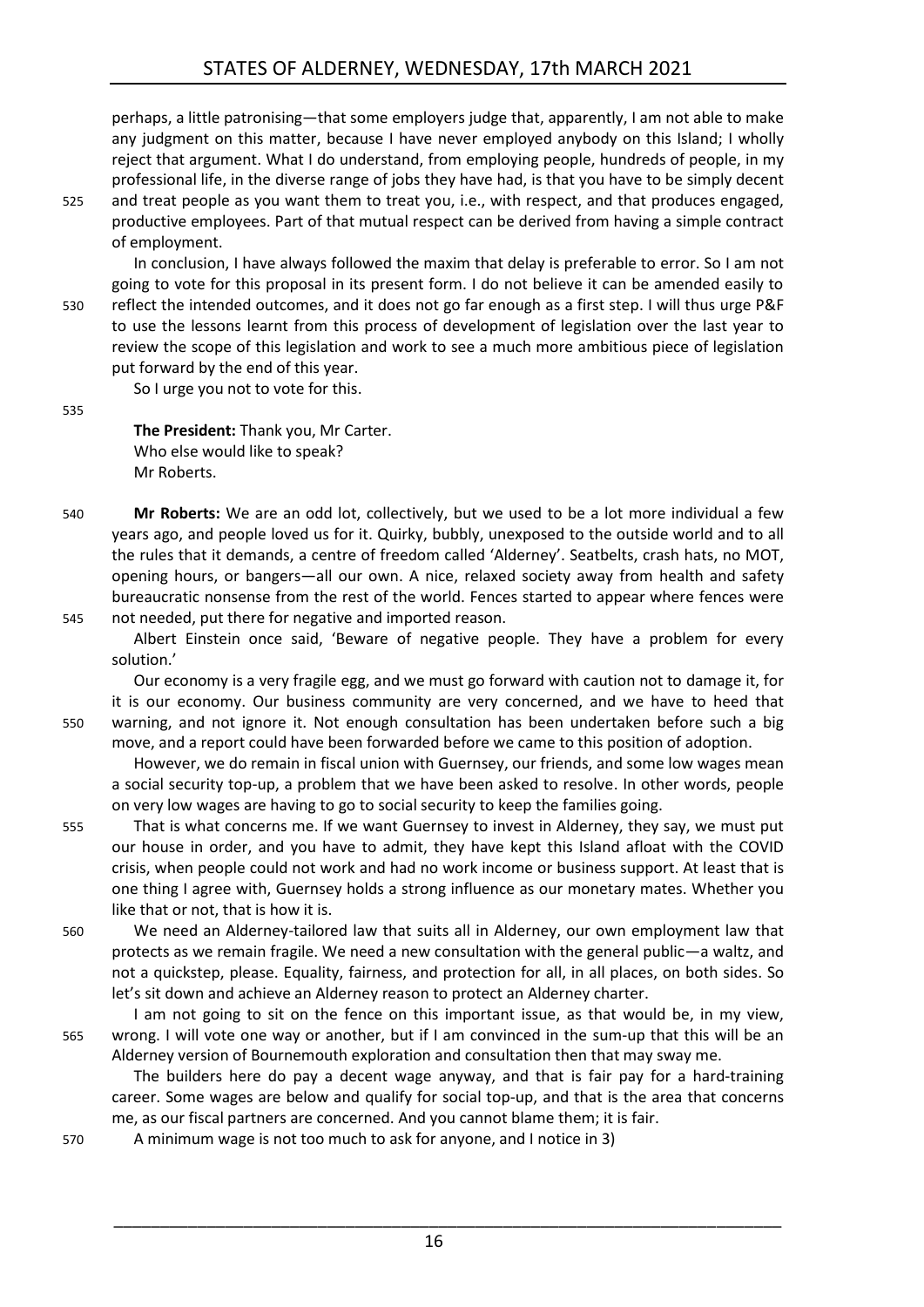## STATES OF ALDERNEY, WEDNESDAY, 17th MARCH 2021

The legislation does not prescribe minimum or maximum levels but only that a written statement of particulars is provided.

So this is not about a minimum payment, this does not go the way Mr Carter says; I can understand there is holes in it.

I also used to work. The best part of my work was my holidays; the boss said he could never find me anyway. It is an emotive issue, this one, so let us see in principle … and tribunals, I would 575 like to ask about tribunals. What we do about tribunals? If there is a dispute, who pays for it? Has it been set up?

Thank you very much.

**The President:** Thank you, Mr Roberts.

580 Would anybody else like to speak? Mr Burgess.

**Ms Burgess:** Thank you, Mr President, fellow colleagues.

I had written a detailed summary of what we are discussing now, but I have realised, when listening to Mr Gentle and Mr Abel, I am just repeating, so I am going to keep it simple, to 585 literally the end of my comment. However, Mr Carter's comments have actually affected me, because this is a debate, obviously, and we are to listen to what is being said.

I think how I feel is this is the first step, and it is such an important step, and the reason why I will be supporting this is because we talk about attracting young families and keeping young families on the Island. We talk about attracting business and keeping business on the Island. In 590 this reference, we have to actually talk about protecting and looking after people, and some of

that is within the workplace, both for employees and employers.

Looking at my notes, I just want to say, to me it seems a logical step in this conversation to introduce an employment law. What is being proposed here today is actually quite a basic employment regulation and is really here just to serve to clarify contractual matters for both 595 employers and employees.

A comment in the press recently, and I am referring to the same comment as Mr Gentle, about it as an 'unnecessary employment law' seems very disingenuous to me when we are considering the future prosperity and reputation of the Island, when we are wanting to attract people and businesses here. To be honest, most other jurisdictions have a lot heavier 600 employment law than we are actually proposing today. For me, not to have one in this day and age just does not sit well with me. I really accept this as a starting point and as a first step, and I am hoping it is going to be a continued conversation. I have taken on board everything that has been said, but for me, I will still be supporting this.

Thank you.

605

**The President:** Thank you, Ms Burgess. Does any other Member wish to make a contribution to the debate? Mr Snowdon.

610 **Mr Snowdon:** Thank you, President, fellow colleagues. It is quite an interesting debate so far, I think.

I am concerned about the consultation. Firstly, I would just like to say thank you very much to Mr Gentle, who has been pushing this very hard and Mr Abel and Mr Dent, who obviously is not a States Member at the moment. But I think we have been approached with quite a few 615 concerns about the consultation so far. I have got a feeling that they want to move forward, but it is just how we move forward together, and I thank Mr Carter for his speech earlier, that we need to get this right. So I think I am going to be looking at, when the summing-up comes from Mr Abel, have we got this right? Is this the best thing to implement? Or does there need to be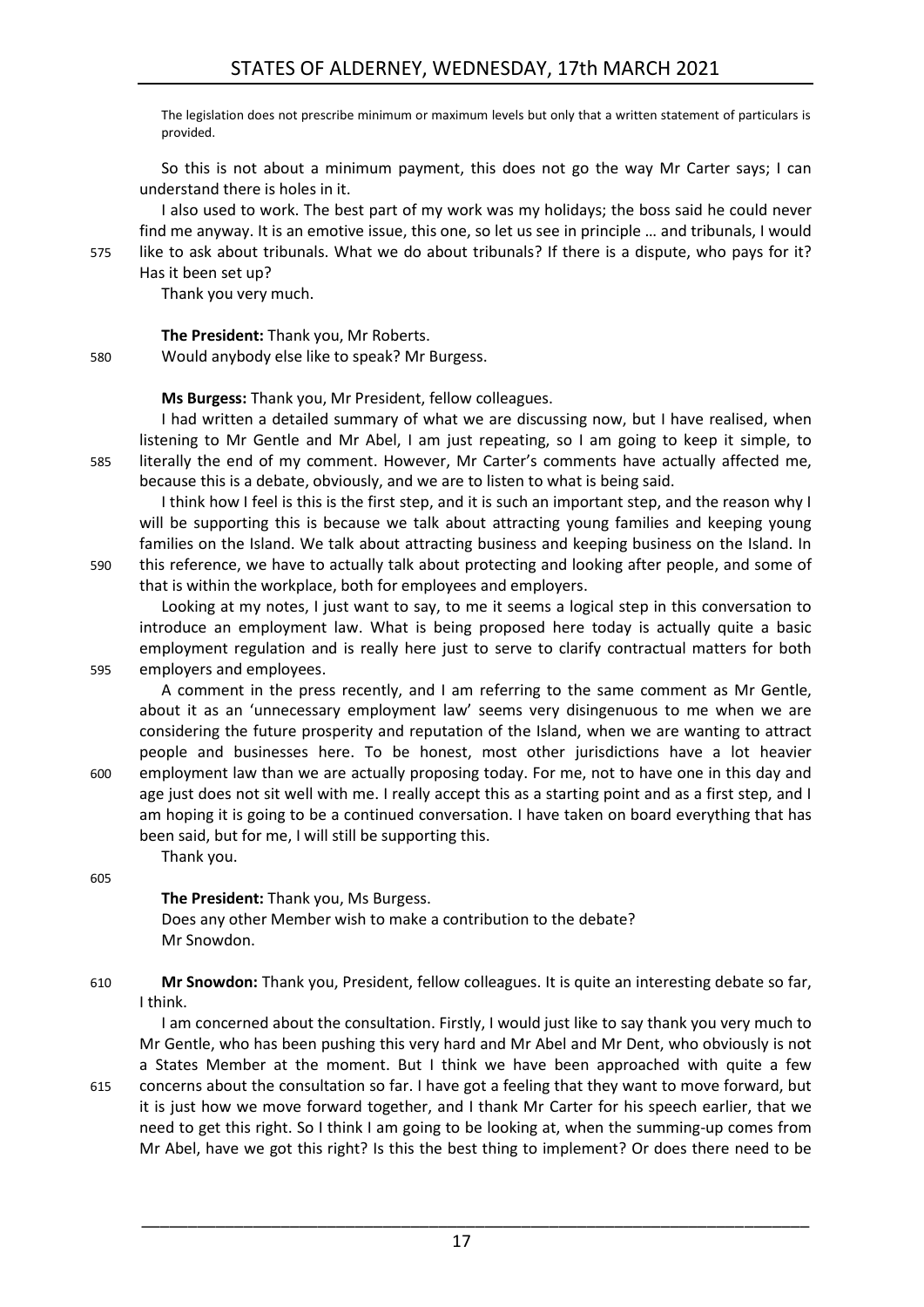tweaks and more consultation and more guidance then presented back to the States soon, or

620 not?

This is an important subject, and I thank everyone for debating so far. But what also does concern me regarding businesses – and we definitely do need to look after people that are being employed; it is absolutely fundamentally important – but what really concerns me is our demographics, that our working population seems to be getting smaller and smaller and smaller,

625 and we have got such an older population at the moment, and the working population is the one that has got to pay for the older population.

This brings me onto some of the concerns that we have heard already: that we need to start establishing those new businesses, those new industries, we need entrepreneurs to relocate to the Island to create that employment and, therefore, move forward with, hopefully, a more

- 630 working group, between the 20 to 45 age group. I would really ask the question to the people that have been pushing this quite a lot: are we sure that we have had those conversations? Are we happy with the conversations that we have had, that we consult? Then we can start enabling, hopefully, more of a sector moving forward, rather than the demographics which are concerning, that we in with the situation at the moment. I understand, obviously, that the
- 635 condition of employment is very important, but I really want to get this right, because I do not want to implement something that is not right, and then we get taken up by other stuff that comes to the States and the wrong thing is implemented and it has not been amended or corrected, and before we know it, it has not gone the right way down the line. If we have got to bring something in, we have got to make sure that it does work properly.
- 640 I think we do actually have to hold our hands up and say thank you to the businesses on Island, because the majority of the businesses do follow good practice already, and they are looking after their employees and they value their employees, so I think we have got to say thank you to those as well.

But then it goes on to the next step, regarding, let us say, for example, an plumber or an 645 electrician that has got one employee with them: if we make too much red tape I am just concerned that they might go back to being a self-employed person, rather than have that extra person to help them. When you look at, maybe, a trust company, that may have 10 people employed, there needs to be some sort of help for the ones that maybe cannot quite do all the paperwork, or make it a streamlined process, because what I am hearing quite a lot is that we 650 are not like the UK, and they do not want to sit down the whole time, doing all this endless paperwork and actually not out in their job, making money, getting the jobs done. We just need to work out how we actually progress this in the correct manner.

Also, with regard to bringing in laws and enforcement, I will give you an example now: the accommodation sector—it is a bit of a touchy subject for some of us – they have to get a permit 655 to be an accommodation provider. However, we get reports quite a lot of the time that people are using accommodation and they have not got a permit. There is a £2,000 fine there, but I do not think anyone has ever been fined for it. What I would just like to highlight as well is if you bring in the laws, where is the enforcement coming from? Who is doing those checks? Who is going to make sure that they are implemented and running the law correctly? Would that be 660 done by Alderney, I presume, not by Guernsey? Or is this the next step?

Regarding the next steps, we really do need to have that consultation with the public, workshops, understanding what the community wants to implement and what is best for the wellbeing of the Island as well.

I know this is just the first step, and I thank those for bringing it, but I would just like 665 clarification: are we happy with this first step, or does there need to be tweaks to it? And what is the next process with regard to this going forward? What is the vision of the other stuff that may be implemented? Maybe it is too early to say, but I think we do need to start on that conversation with the community and public, so everyone, hopefully, is onboard with it, because communication is key, and unfortunately—I know everyone has tried really hard—but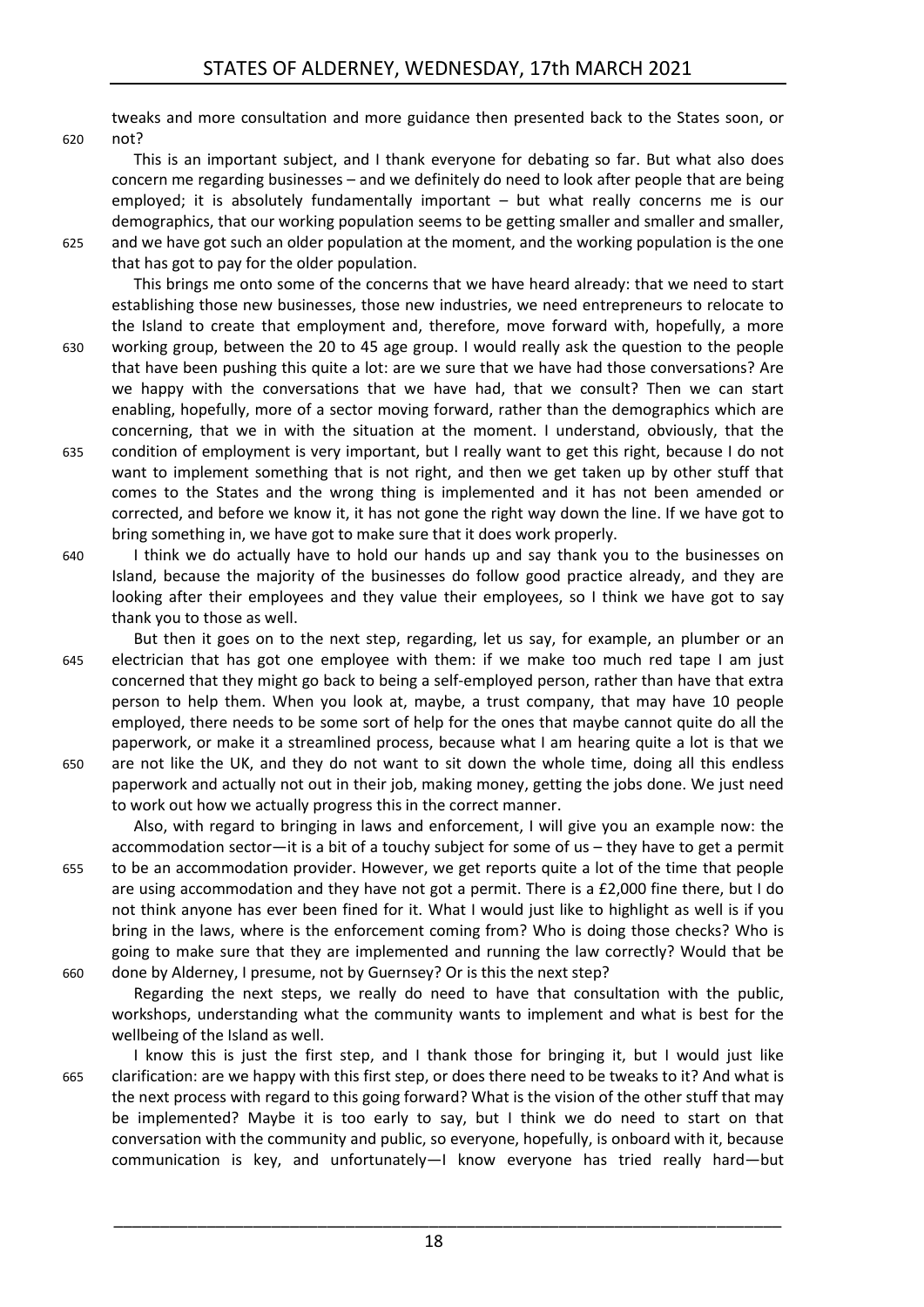670 unfortunately, I think you just have not quite got there with this one with regard to the whole community.

Thank you.

**The President:** Thank you, Mr Snowdon.

675 Does anybody else wish to make a contribution? In that case, Mr Abel, would you like to exercise your right of reply?

**Mr Abel:** Yes, thank you, Mr President.

There have obviously been a number of questions put in the course of the debate, and I will 680 try and see if I remember the questions, to see if I can answer them.

Mr Roberts asked a question with regard to tribunals. With this low level of legislation that we are trying to put in place tribunals really do not come into the discussion at the current time. I do agree with Mr Roberts that if we advance the employment law through its next steps, as is perceived, tribunals will have to be considered, and again, when we look at Alderney, we are a

- 685 bit small for a tribunal; the end of the Island may sink, depending on how many people are on it! The discussion we have had in the past was around utilising the very effective system of employment relations management—if you look at the Guernsey process—through to the employment tribunal, so there is an avenue that we have discussed and which we will explore going forward.
- 690 In terms of consultation, this is a very difficult one. Our consultation on this one has been limited, as I highlighted, the big question with this being a very simple one, what I call a 'good practice law'. The amount of consultation needed is probably limited, as I say, and it has been. Realistically, this is just a single piece of paper. The legislation that we have with this piece of paper is not about imposing the state on employees or employers, but is about openness and 695 improving the working relationship, and it supports and promotes good practice.

The other question raised in the debate was around where we go to next if this legislation is approved. I mentioned in my opening speech that the States of Alderney commit to continue to work with both employers and employees from the various sectors of the business community to develop an agreed appropriate legislation, which will enhance the working relationship and 700 promote Alderney. I think, taking that away, I would like to table at the next States meeting a

small report on how we intend to do that, which Mr Gentle will lead, because this, as have we discussed, is very much initial toes in the water, and really we have to progress this to a point where we have more comprehensive legislation in place.

In addition, I would certainly like to understand the Guernsey laws and how they would 705 apply, not necessarily directly to ourselves, how we can utilise that legislation, plus also the experience of the Guernsey officials in how we would develop appropriate rules for an Island such as ourselves. I cannot believe that Guernsey does not have small businesses or small startups or minimalistic-type companies. I cannot understand why, to date, we have never engaged with Guernsey on the process of utilising their experience in applying and building on legislation 710 here for the Island. I have already had e-mail exchanges with Deputy Roffey, on the other side,

and he has indicated that we will have a meeting shortly to discuss the process going forward.

On that particular area, and as Mr Gentle alluded, when Guernsey tries to calculate the topup for any unemployment or short-term employment contracts, they have no reference for minimum levels of pay here on Alderney. Also, in the whole scheme of the furlough in the

- 715 lockdown, they have nothing to refer to. We are very fortunate that they are ethical people and they use what is in place for Guernsey to do those calculations. They could—and fortunately, they do not—turn round and say, 'Well, you have not got any minimum employment laws or minimum wage law, easy we do not pay anything.' But they are an ethical group and they have been very supportive over the years, so we do need to engage with them going forward.
- 720 I could also look at why people are hesitant about this legislation. One could say, what is difficult with a single piece of paper which states the terms of employment between the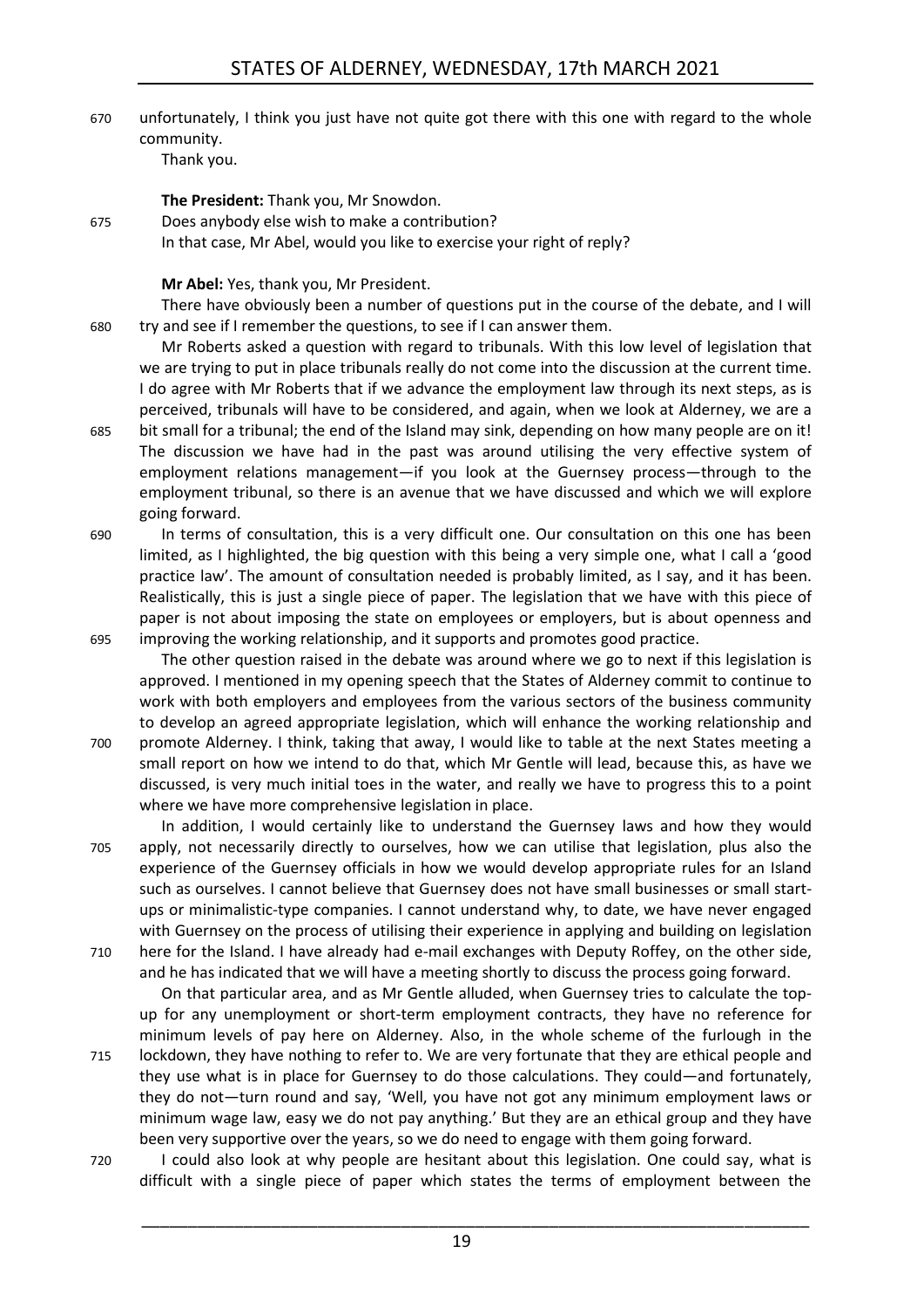employer and employee? I find it quite difficult to understand why you would not do that; it is so simple and it is very good practice.

All I can conclude when I hear people telling me we do not want this sort of paper, is they 725 have got something to hide. If you have not got something to hide, this piece of paper is easy, it really is. We are not asking for a contract, we are not asking for a statement of intent, we are just asking employees to share with employees what they understand, as far as their employment is concerned.

As mentioned by a number of the Members, there are a lot of companies here on the Island 730 who do the right thing. Some people have full contracts of employment in place. Some people believe they have to sit under the Bailiwick of Guernsey laws. But there is progress there. There are a lot of employers who, as Mr Roberts pointed out, would like to stay back in what I call the 'old days', and there are advantages to that, it adds to the ambience, if I can call it that, on Alderney. But to me, we have to progress, we have to be seen as somewhere where you want to 735 come and work, somewhere where you can feel confident to come and work, and we need to

have legislation in place.

This one has been an experience for me, Mr President, Members. It has been my first step of this journey. I do acknowledge Mr Carter's comments that possibly, we would need to look at this. But really, what would be better for us is to put this small step in place, and then commit,

- 740 literally over the next few months, to move through to the next stage and engage extensively with the public and the employers and employees in general, and look at the next strategies that we need to adopt in bringing the correct and appropriate levels of employment legislation here on the Island.
- One of the things I had from yesterday, after a call, I was actually a bit stunned … as Mr 745 Carter and a number of people have highlighted, I also have worked in many countries, both developing and developed, around the world, this is the first place in the world I have actually got to where people believe in a feudal system. It really did sadden me. Although this first step of our law is not as extensive as it may be, I do believe it is a good step in the right direction, but it forces us to move to the next step fairly quickly. Hence, I will continue to support my proposal, 750 as highlighted earlier on in this debate, Mr President, that this legislation is approved by the
- States and it is passed through the processes as required. Thank you.

**The President:** Thank you very much indeed, Mr Abel. 755 Could we move to a vote, now, please?

*There was a recorded vote.*

*Carried – For 9, Against 1, 0 abstentions*

| <b>FOR</b>  | <b>AGAINST</b> | <b>DID NOT VOTE</b> | <b>ABSENT</b> |
|-------------|----------------|---------------------|---------------|
| Mr Abel     | Mr Carter      | None                | None          |
| Ms Burgess  |                |                     |               |
| Mr Gentle   |                |                     |               |
| Mr Harris   |                |                     |               |
| Mr Jenkins  |                |                     |               |
| Mr Kelly    |                |                     |               |
| Mr McKinley |                |                     |               |
| Mr Roberts  |                |                     |               |
| Mr Snowdon  |                |                     |               |
|             |                |                     |               |

**The Greffier:** Sir, that is carried.

760 **The President:** Thank you very much indeed.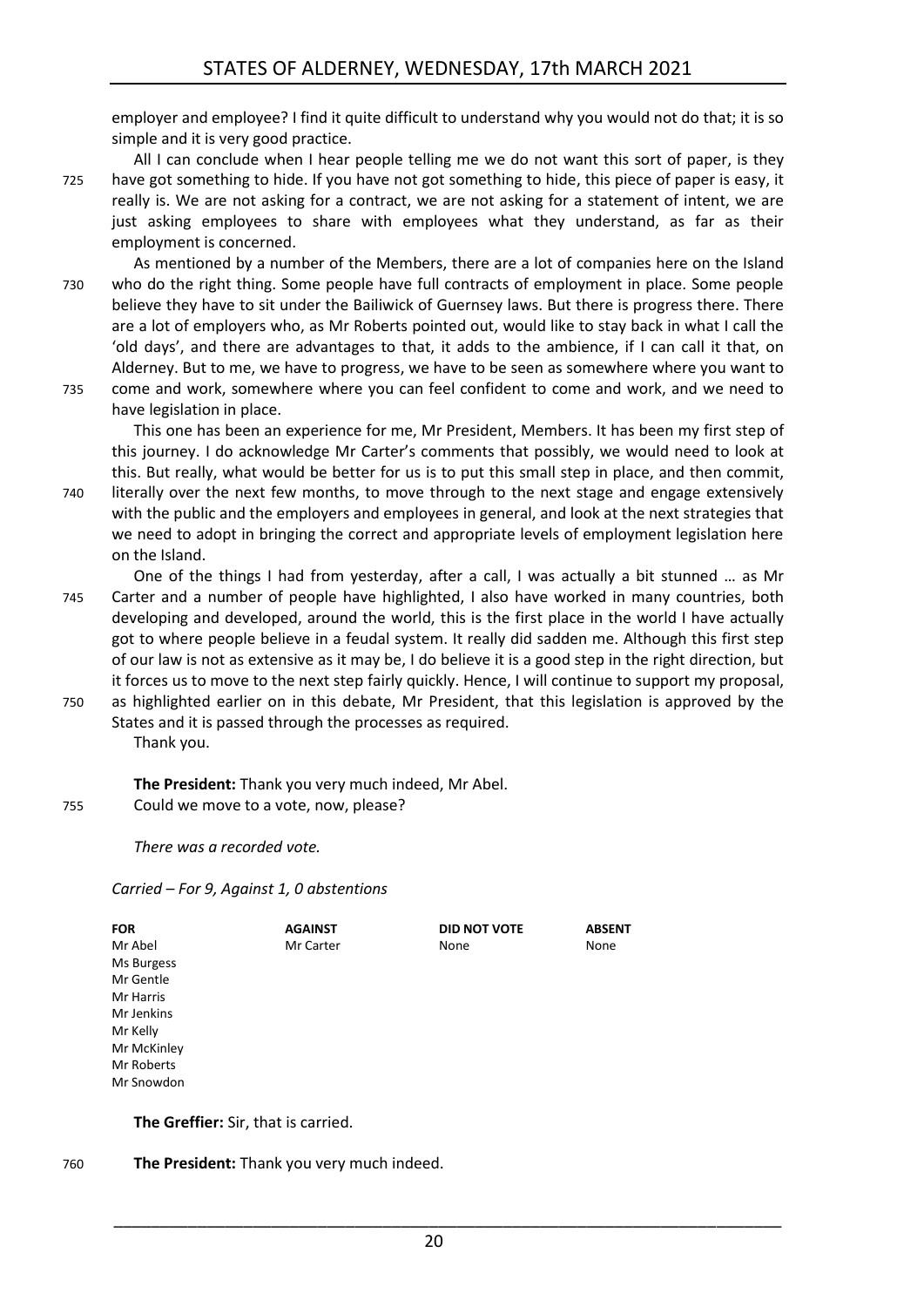#### **VIII. Questions and Reports – One report, Seven questions for verbal reply**

<span id="page-20-0"></span>*Item VIII*

*The following report was delivered by Mr Boyd Kelly, Chairman of the General Services Committee: the Nunnery and Alderney Bird Observatory and the Harbour Crane.*

*Five questions from Mr Alex Snowdon for the Chairman of the Policy & Finance Committee:*

*(1) Could you explain any updates with Fort Tourgis and Marina projects?*

*(2) Following comments made by Matthew Offord, Conservative Party MP, about Alderney World War II matters, can the Chairman share any information about who has been briefing the MP from the States of Alderney, as declared in local media recently?*

*(3) In 2019, AEL signed Heads of Terms with Atlantis regarding the supply of electricity to the island from the Raz Blanchard project, could the Chairman outline any progress made so far?*

*(4) Does the Chairman have any updates or insight regarding COVID restrictions into the island from Guernsey and further afield?*

*(5) Could the Chairman explain the process for appointing non-elected members to committees and working groups, are the members non-voting?*

*Two questions from Mr Alex Snowdon or the Chairman of the General Services Committee:*

*(1) Do the Committee have any views about the future of 'Whitegates', which appears rather run down at the moment?*

*(2) Can the Chairman give any updates regarding recent press releases about servicing moorings and expressions of interest for operating boat storage for the States of Alderney?*

**The President:** Finally, we move to Item VIII, please.

**The Greffier:** Sir, Item VIII is Questions and Reports, and we have both. We have a report 765 from Mr Kelly, as Chairman of General Services, and then there are sets of questions from Mr Snowdon to the Chairman of P&F and the Chairman of General Services, so I do not know if you want me to read out the questions when Mr Kelly has finished his report, or if we will leave that to Mr Snowdon?

770 **Mr Snowdon:** Sorry, President, could I just ask for clarification? After the report, can we ask questions on that report or clarification on Mr Kelly's report, at all?

**The President:** Yes, you can ask questions.

775 **The Greffier:** Perhaps if we deal with reports then and we move onto questions –

**The President:** Before you give your report, Mr Kelly—sorry to jump in. *(Laughter)*

**Mr Kelly:** Not a problem, sir. You are in charge.

780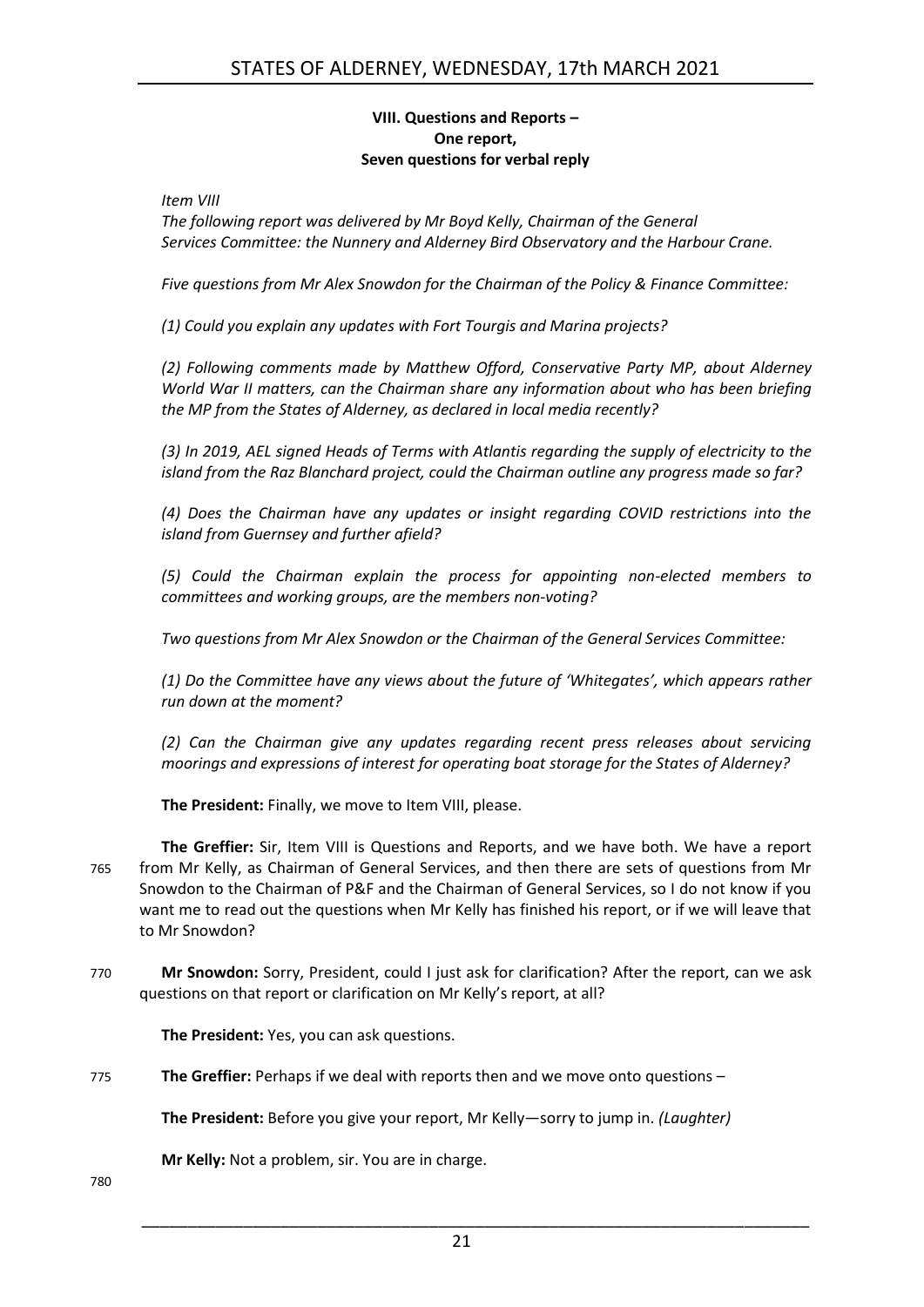**The President:** Mr Carter, observations at the People's Meeting, please.

**Mr Carter:** There were questions on what was happening to the old crane: is the new crane to be kept under a cover, and is there to be a dedicated, full-trained mechanic and maintenance 785 records kept regarding said new crane?

**The President:** Thank you very much indeed, Mr Carter. Now, Mr Kelly, over to you.

790 **Mr Kelly:** Thank you, sir.

Mr President, fellow Members, in my first report to this Assembly as Chairman of the General Services Committee, I will be referring to two matters, the Nunnery and Alderney Bird Observatory, and the Harbour Crane. I have referred to these owing to the public interest in both matters.

795 The Alderney Bird Observatory, or if I may abbreviate it, the ABO, and the Nunnery, first. The General Services Committee discussed the demolition, or not, of what is known as the 'sunroom', this being the building purported to have been built by a former occupier—we think in about the 1930s, but date unknown—but of no historic or cultural importance. It is located on the upper corner of the site, less than 1 metre from both corner boundary walls, in close 800 proximity to the Southern Roman wall. The latter is exhibiting signs of cracking and

displacement, which are more likely than not to be partially caused by the sunroom structure. The room itself has been inspected by a structural engineer who describes the condition as being 'quite poor' and 'unlikely that it would be considered safe in the long term for public access'. The room is presently used by the ABO as a viewing room and bird ringing room. The 805 proposition considered by the General Services Committee was whether or not to make a

- request to the Building and Development Control Committee for the removal of this building. Following a substantive discussion by Members, a vote took place, with States Members McKinley and Roberts opposing the demolition, and myself and States Member Burgess voting for demolition. Unfortunately, our colleague, States Member Jenkins, was unavoidably detained
- 810 because of work. I therefore used my casting vote to demolish this room. The Manager of Estates, Environment, and Infrastructure was therefore instructed to make an application to the Building and Development Control Committee for permission to demolish the room. This application has been made and a decision is awaited.

The meeting was subsequently adjourned, and at the adjourned meeting, a week later, the 815 temporary Deputy Chief Executive, Mr Nash, submitted a report on the Alderney Bird Observatory, its use of the Nunnery, and States funding to that organisation.

Following a lengthy discussion in which all five Members were involved, in some cases, a majority decision was obtained, in other cases, a unanimous one. It was agreed to: agree to a time-limited period of discussion with the ABO to seek to establish a new relationship with the

- 820 States and such financial and other support that is necessary to create a three-year agreement to enable it to continue in operation; consider and agree the policy framework that it wishes to adopt in relation to support for the future work of the observatory; and that the opportunity for further discussions is offered to the ABO with regard to the future relationship and based on the framework adopted; the Committee to be represented by a designated Committee member,
- 825 and my colleagues nominated myself to be a representative, together with the Chief Executive or a member of the Chief Executive's Office. That was a unanimous decision, and I am grateful to Messrs McKinley and Roberts, who decided that, because they felt that I would take an objective view, that I was going to be the nominated member of the Committee.
- Finally, sir, if I may move on to the crane. As Members and the public will be aware, the new 830 crane arrived just over three weeks ago, but due to the travel arrangements of the fitters being by sea, adverse weather conditions delayed their arrival, and therefore the assembly of the machine. Four fitters did arrive, were isolated both at work and at rest, with meals provided and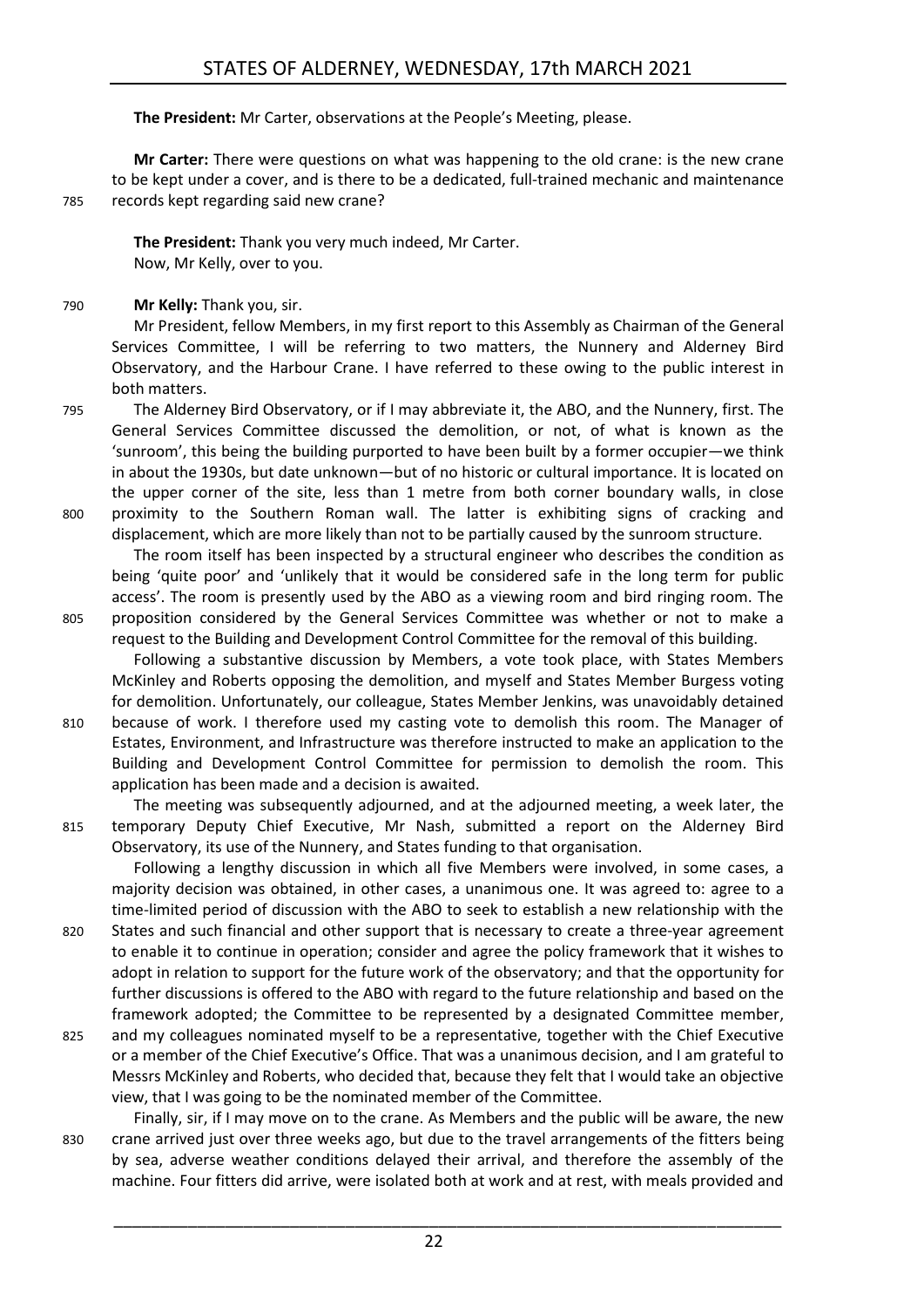supplied in a COVID-safe manner. The vehicle that was used was shipped over from the mainland in advance, and hence, no concern was raised regarding transport from the harbour to 835 their temporary accommodation.

We are then left with the old crane. There are four options. First, to send it back to the UK in an attempt to sell, or sell on-island. Secondly, to consider refurbing it to sufficient standard that it could be used as a substitute crane when the new one is being serviced or should, heaven forbid, it break down. Thirdly, to retain it without refurbishment, and fourthly—again, courtesy

840 of Mr Roberts, his suggestion – was to purchase a very basic crane to operate as a standby.

A request for expressions of interest has been sent out, but we have asked for it to be broadened to see if there is a market both on- and off-island for someone to purchase the old crane. The supplier of the new crane, Hassells, will be asked for an estimate of refurbishment. It was hoped that that would be undertaken when they were over here, but for reasons I will not 845 go into, it was not. Finally, the Harbour Master has researched the cost and availability of a more

basic crane to act as a reserve.

If I may add, at yesterday's meeting of the General Services Committee, no decision was made as we await the outcome of costings and expressions of interest, but we have asked the Harbour Master to research harbour logs over the last four years to ascertain how many days 850 were actually lost due to the old crane not working.

That is my report on those two matters, sir.

**The President:** Thank you very much indeed.

Just for the purposes of clarification, Rule 19(3) of the Rules of Procedure provides:

855

After a report under paragraph (1) is presented, any member may offer a personal opinion on the report and may ask a question relating to the content of that report.

I think that resolves your issue, Mr Snowdon. Would you like to ask a question?

860 **Mr Snowdon:** Thank you to Mr Kelly for presenting that report. My personal opinion is I think it was very good.

Just a bit of clarification, if I could regarding the crane, have we now got a bit of reassurance, or maybe it is still being looked into, about the aggregate that can be unloaded? Obviously, we have got quite a major project coming up with the runway upgrade, which will be quite a 865 massive amount of tonnage coming into the Island. I am not quite sure if the new crane or the old crane—or if there will be another crane that will be used to unload that material—I do not know if there is any talk or any clarification, but regarding that, I would just like to know if there is, but do not worry if there is not.

Talking about the Nunnery: the Economic Development Committee, we will be having a 870 meeting with our accommodation sector sometime soon—and I am going back to these minutes, now, in 2017, P&F minutes that refer to the criteria to stay at the Nunnery, which—I thanked the P&F Committee back then, because I actually put it onto the accommodation meeting the next day, and I wanted to give a bit of clarification to the accommodation meeting—which is to confirm that hostel accommodation—this is with regard to the Nunnery—

- 875 is for birds, wildlife, and heritage-related use. That was the resolution that was passed by that P&F Committee, as I said, in 2017. I would just like some clarification, if the Chairman can, obviously, if he has got to look into it, fair enough, on whether that resolution is still in force, or is, actually, in the General Services Committee resolution regarding the Nunnery? Because what happens is, we go to the meetings with the accommodation sector and it is a very heated
- 880 meeting about the Nunnery where—I think the work that is going on is fantastic, but I think there does need to be some barriers about what the accommodation is that is being provided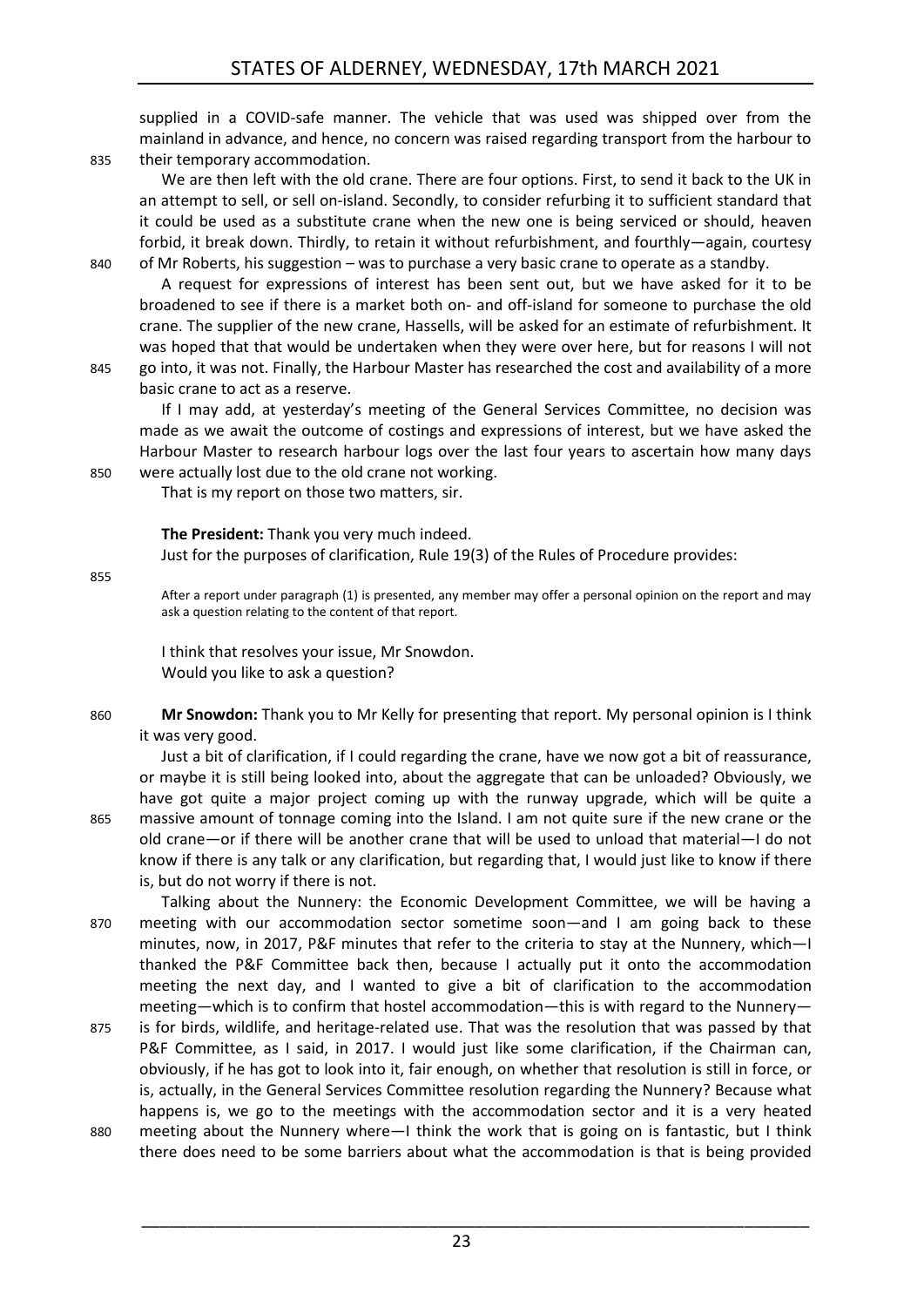down there, so therefore, I would really like that criteria still to be in place, so it is fair for the other accommodation providers.

That brings me on to the next point that I would just like to raise, regarding a recent social 885 media tweet by Visit Guernsey that refers to self-catering accommodation at the Nunnery, which I thought was a hostel. So I would just like a bit more clarification, as I say, because the problem is that our Committee, our Economic Development Committee, seem to get told off every time, and I understand it, but it is really down to General Services to set that criteria, is my understanding, so I would just like, if there is any clarification—or if there is not, do not worry, 890 but please look into it—but if there is, I would appreciate it.

Thank you.

**The President:** Mr Kelly, can you assist?

895 **Mr Kelly:** I will do my very best, sir; I will try not to worry too much. My only worry is if I have got the answers in the right order.

If I can deal with the crane first—or the oyster grab, the grab mechanism, whatever it is called – the current one, which is quite heavy and well-built, was the subject of a little bit of disrepair. We have asked that that disrepair be corrected, in order that the chronic shortage of 900 aggregate that we were informed of last week, two weeks ago, can be rectified by a boat. A boat

has been ordered, the aggregate has been ordered, and I am assured by the Harbour Master, that the grab will be capable of lifting it.

In relation to the hopeful work on the runway and the aggregate that will be required for that, we have asked the Harbour Master to look at pricing up a new one, totally refurbing the 905 current one, and other methods of offloading aggregate onto the quay, so that matter is in hand and was discussed yesterday. That is the grab out of the way.

Now we refer to the ABO and the Nunnery. You are absolutely right, GSC have stewardship of the Nunnery. I will look to you, sir, because I would hate to breach, as you are well aware, data protection regulations. In relation to the Nunnery and the lease, can I, in public forum, explain 910 what the lease currently says, or am I breaching the lessee's human rights or whatever? I would

hate to do that, as you know.

**The President:** It would perhaps be safer to deal with that issue outside this Chamber.

915 **Mr Kelly:** Very good, sir. I will take your advice on that matter.

In relation to the Nunnery and its use, I can give my personal view as to what it should be used for, and if a lease is going to be prepared, I will be arguing in General Services for it to be heritage, wildlife, and birds—no culture. I have the view that the States should not be in the business of offering accommodation in competition with the hospitality industry on the Island; 920 that is a personal view.

Does that satisfy you, sir?

**Mr Snowdon:** Thank you, yes.

925 **The President:** Thank you very much indeed, Mr Kelly.

Does anybody else wish to offer a personal opinion on the report or ask a question relating to the content of it?

Mr Roberts.

**Mr Roberts:** I would just like to thank Mr Kelly for his very concise report—we are on the 930 same Committee and I think you have done a very good job.

Given the potential of the Alderney Bird Observatory and the tourism that this brings to Alderney, would the Chairman not agree there is a distinct need for support following our very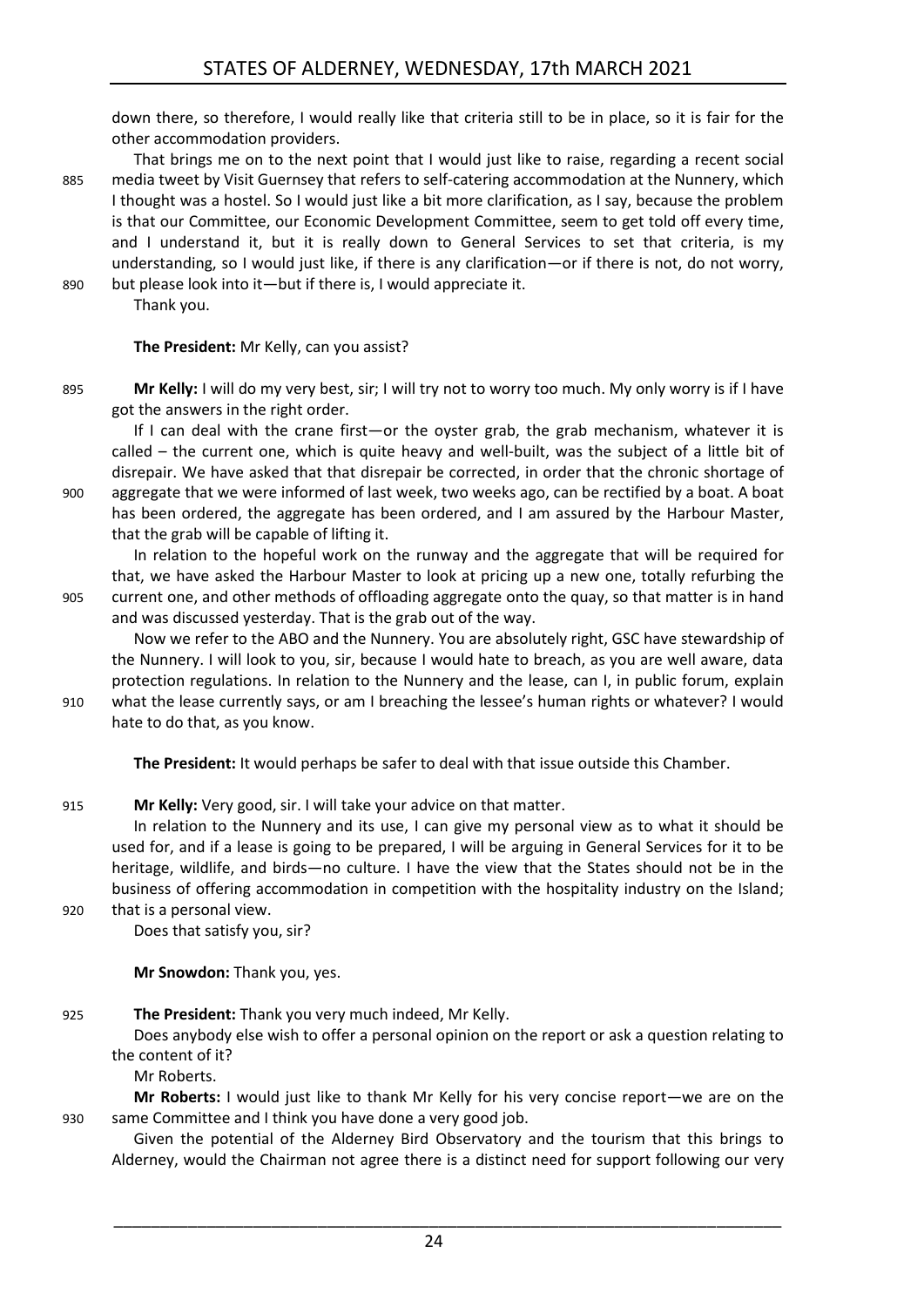large investment, given that the ABO was the very reason for that upgrade, and hurdle after hurdle just seems to be placed in their way?

935

**The President:** Mr Kelly.

**Mr Kelly:** I am not sure whether—and I shall respect Mr Roberts' view, clearly—that the Nunnery was refurbed specifically for the Bird Observatory. Our responsibility in General 940 Services is for the stewardship of all buildings, and a lot of money, an awful lot of money, has been spent on the building; whatever we use the building for, a lot of money was spent on it. What we, I would respectfully suggest, have to consider and balance up is the economic benefit that the Bird Observatory may bring to the Island, and whether that economic benefit is increased by use of the Nunnery, and oppose that with the cost of the grant, the indirect loss of 945 revenue from rent from both the assistant warden's flat and for the hostel itself, and question whether or not that money could be better obtained into the coffers of the States, if we rented that out. That is another personal view.

Does that answer your question, sir?

950 **Mr Roberts:** Yes, sir, Mr Kelly—

**The President:** Just the one question, Mr Roberts.

**Mr Roberts:** Sorry, sir.

955

**The President:** Thank you. Does anybody else—Mr Abel.

**Mr Abel:** If I may just ask a question, probably that will clarify something, both in my own 960 mind and maybe in terms of this debate: in terms of the next steps in your role as the General Services Committee you will assess the use of the States assets going forward, but any further discussion with the ABO on broader support I understood would possibly go further up, into the Policy & Finance Committee. Could you clarify your understanding of that? Thank you, sir.

965

**Mr Kelly:** My understanding is that, historically, the grant, whatever, in relation to the ABO and the building was thrust into the pocket of General Services, and that was the wrong decision. Our role—I have said it twice so forgive repetition—is custodian of the building, and we should be making best use of that building. How much, how, and where from, and whatever 970 money is given to the ABO to support it in its activities should not be General Services; it should be the Finance Committee and P&F in general—it should not be General Services.

**The President:** Thank you.

Does anybody else have a comment or a question? No, I think that concludes that matter.

#### **Update on Fort Tourgis and Marina projects**

<span id="page-24-0"></span>975 **The President:** We now move to Mr Snowdon's question. Mr Snowdon, you have had a kind offer that the Greffier would be prepared to read your question.

**Mr Snowdon:** Thank you, President. I like you doing it, actually but … *(Laughter and Interjections)*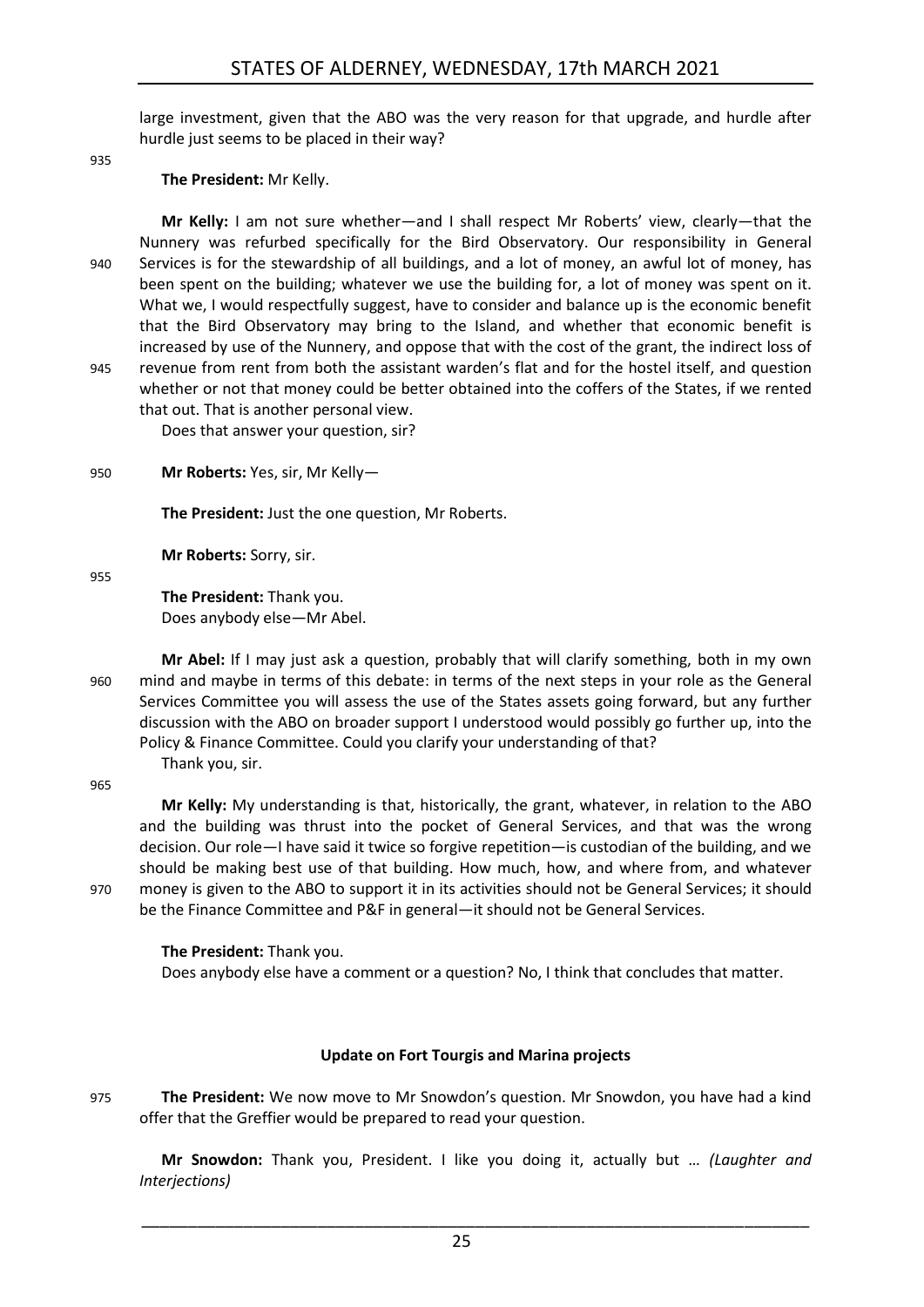980

**The President:** I do apologise, Greffier, but I suspect you are not too concerned! Now the questions will start, Mr Snowdon, these are for Mr Abel, in his role as the Chairman of Policy & Finance, and the first question is, to Mr Abel, Could you explain any updates with Fort Tourgis and Marina projects?

985 Mr Abel.

**Mr Abel:** Yes, thank you, Mr President.

I was wondering whether I should add a little levity to this question, or the answer to this question, Mr President, so bear with me.

- 990 This States has only been in place for, I think, just over two months, and during that particular period, we obviously have had the lockdown, so it has been a very difficult time for everybody in the States. What I was going to comment … I was wondering whether I needed to get my Superman suit back from the wash so we can deal with the problem, *(Laughter)* but excuse me on that comment.
- 995 In terms of trying to deal with this on a more serious level, Mr President, the Tourgis and Marina projects are most important to this States and to the Island. Certainly, the Tourgis project has become almost a historical event that has taken as long as the Tourgis was to build, and at the present time, it is still not resolved. In terms of Tourgis, this States is due to have a meeting, or the proposal is to have a meeting which would include a presentation, discussion, 1000 and potentially resolution with a way forward with regard to Fort Tourgis, and that meeting is

planned for the coming week.

In terms of the marina, in a similar vein, this States is not up to date with the situation, because of the COVID incidents over the last few weeks—and again, this will form part of an ongoing meeting in the next week or so—but again, it is important to both the States and the 1005 Island to progress this. From my side, I would like to see it progressed, and not left in space, as it

appears to have been done over some weeks, months, or years, in some cases, here. Thank you, Mr President.

**The President:** Thank you.

1010 Do you have a question arising out of that answer, Mr Snowdon?

#### **Mr Snowdon:** Thank you, President.

Just to say, yes, obviously, COVID has been going on, but I think with the Teams stuff this works quite well. Following on from that: can we try to get to a stage—earlier, we highlighted 1015 about communication—where there is some sort of public presentation on these two quite big projects, sometime in the near future? It is just because I think we need to make sure that we take the community along with us.

**The President:** Thank you. 1020 Mr Abel, do you wish to respond?

**Mr Abel:** I think that is a reasonable request, Mr President, and I think at the upcoming P&F Committee, that will be discussed, and we will be able to understand what the two projects are, the shortcomings and advantage of those, and then how we take this forward and inform the 1025 public of what has happened. That is a commitment to actually take it forward and do that, and the timing should be, in my opinion, probably a three-month period at the most, because this has taken some time to get to this point already, Mr President.

#### **The President:** Thank you very much indeed.

1030 Does any other Member have a question arising out of the response given by Mr Abel?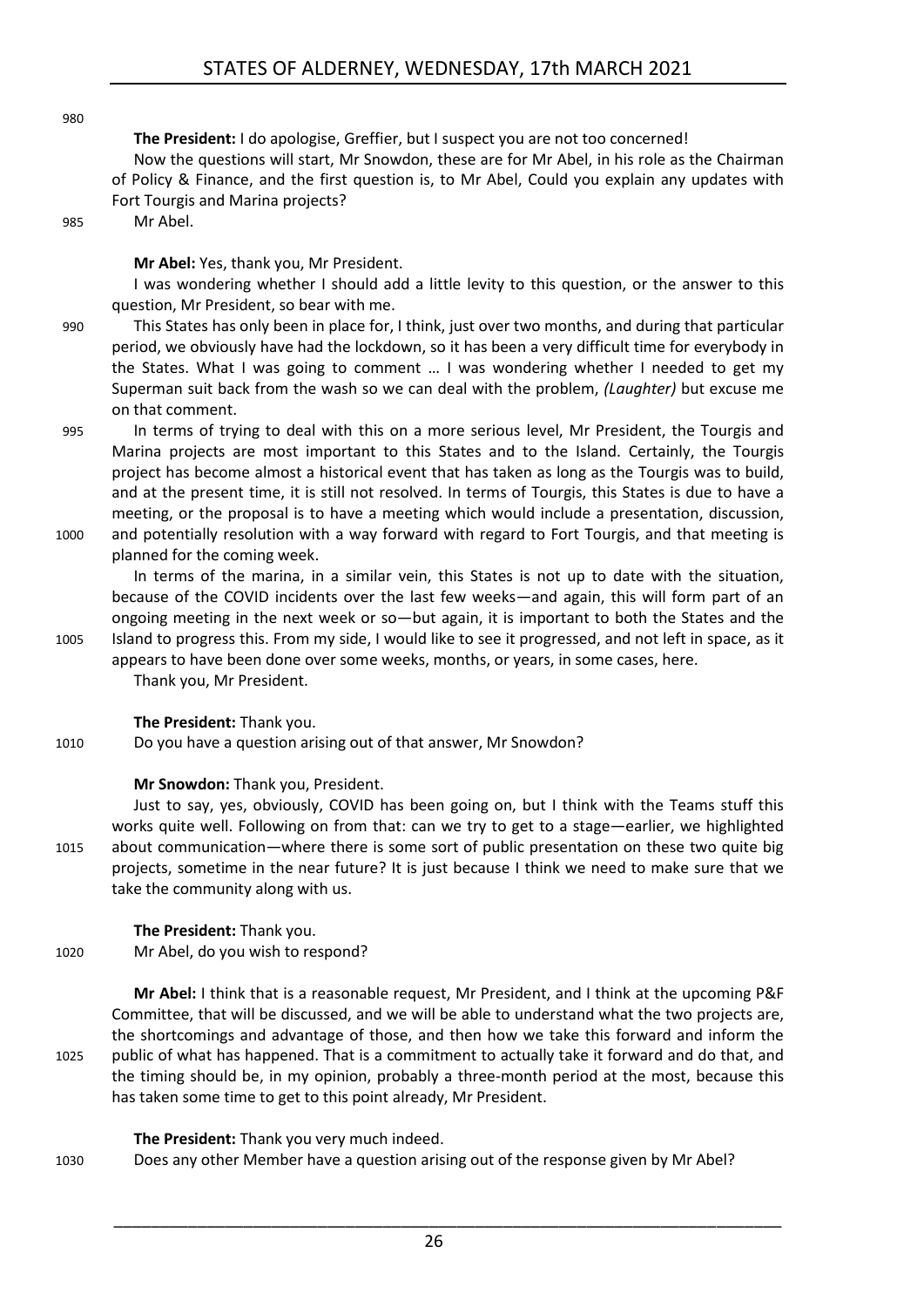#### **Briefing to Matthew Offord MP**

<span id="page-26-0"></span>**The President:** Then I will move on to question two, following comments made by Mr Matthew Offord, Conservative Party MP, about Alderney World War II matters, can the 1035 Chairman share any information about who has been briefing the MP from the States of Alderney, as declared in local media recently? Mr Abel.

**Mr Abel:** Mr President, again, this was a little bit of a difficult one, and also sensitive, because 1040 the various communications with various groups, both here in the Bailiwick in the Channel Islands and also much broader, through into the UK, those communications have been going on for … I do not know, I think Mr McKinley reminded me—maybe six or seven years of communications, so exactly who, where, and what happened, it is not clear.

But really, the question and the discussions that I will put forward to P&F shortly is: we have 1045 seen this, we have seen the concerns. To go and find out who did what and what did who is not productive. From my point of view, I think we have to take a more productive approach, and I think we are probably looking at sending a letter through to Mr Offord to understand his queries and look to see what relationship we need to build there to assist us in some of these very difficult items that have been tabled across the Island and across a larger part of the British Isles

1050 over the last few months. That, Mr President, would be my approach, to actually engage with Mr Offord, which, unfortunately, we did not have the opportunity to do in the last few weeks. Thank you.

**The President:** Thank you very much indeed.

1055 Mr Snowdon.

**Mr Snowdon:** Thank you, President.

Just, really, to highlight—and I appreciate it is very hard new in the role, and everything – the UK Government, through the MP, is basically talking with the States of Alderney. I am just a little 1060 bit concerned about who in the States of Alderney is talking with that MP, as he has declared on local media in the Channel Islands. That is really what the question is. We do need to talk about it, I do not know if Mr McKinley can add anything, but who is he even talking to? Thank you.

1065 **Mr Abel:** Mr President, I note the comment that I failed to answer that one. One of the items that we need to do as ourselves is actually discuss with the civil service what it is. But I suspect, from what I understand of the history of these various discussions, various people from the civil service and the States over *many* years who have been in discussion with various people, and really, it is most confusing.

- 1070 I think the simplest process is actually to write to MP Offord and actually understand his concerns, and actually work forward with this, not backwards. Although I do appreciate Mr Snowdon's comments and requests, because I think it is important for us to understand where Mr Offord sits, if I can use that, in these matters.
- 1075 **The President:** Thank you.

Now, Mr McKinley, can you frame what you want to say as a question?

**Mr McKinley:** yes, can I answer the question, please?

1080 **The President:** Yes.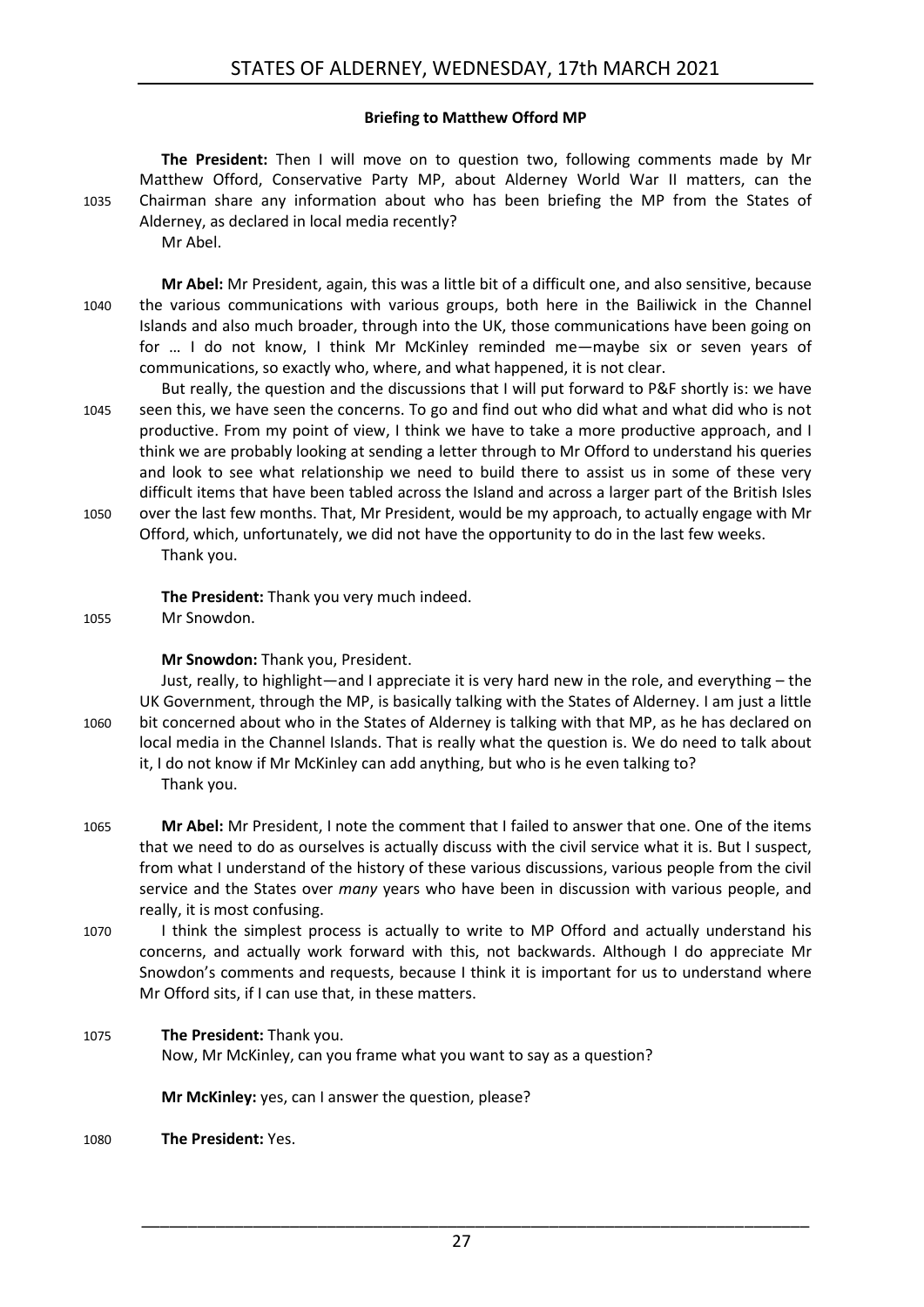## STATES OF ALDERNEY, WEDNESDAY, 17th MARCH 2021

**Mr McKinley:** Some States Members will recall the visit by Lord Pickles, Gill Carr, and others in July 2019, when they spent a couple of days in Alderney, trying to learn more about what actually happened during the period of German occupation in the Channel Islands. Lord Pickles, 1085 in his capacity as the UK Representative of the International Holocaust Remembrance Alliance.

My question, really—I can add a bit more, actually—I would like to add a bit more, if I may, sir, please—we have got plenty of time. *(Laughter and Interjections)* We are not going for wine after this unfortunately so I would prefer to ask a question than drink a cup of tea.

1090 **The President:** Well yes, as long as there is a question.

#### **Mr McKinley:** There will be at the end, sir. *(Laughter)*

The States has done very little since Lord Pickles' visit to learn more about the Island's wartime history and to encourage visitors who have a special interest in what happened in the 1095 Channel Islands during the War. But an unofficial Island heritage group of non-States Members has been in communication with Lord Pickles and Matthew Offord, a Conservative Member of the UK Parliament. Mr Robert McDowall, a former States Member and a member of Conservatives Abroad, contacted Matthew Offord, who consequently spoke about Alderney in the UK Parliament's Holocaust debate, when he made specific reference to the graves on Longis

1100 Common. He informed the *Alderney Journal* and the *Alderney Press* about his communications with Mr Offord.

In January this year, Mr David Nash wrote to Lord Pickles to enlist his support for early release of the classified secret documents and reports of what happened in Alderney during World War II, documents which officially remain secret until 2045. As a matter of interest, it is 1105 also alleged by some there are some classified secret documents on the same subject in our

Alderney Museum—

**The President:** Mr McKinley, reluctant though I am, (**Mr McKinley:** Finally, sir, a question.) I think it is time for a question.

1110

**Mr McKinley:** What I can say, though, is that no States Member has formally contacted Mr Offord.

Sir, would the Chairman agree with what I have just said? *(Laughter)*

1115 **Mr Abel:** How can I argue, Mr President! *(Laughter)* Thank you, Mr McKinley.

**The President:** I think that was a yes.

**Mr McKinley:** Thank you, sir.

1120

**The President:** Anybody else?

**A Member:** Can't follow that!

1125 **The President:** No, I think it is probably time we moved on.

#### **Progress on SIMEC Atlantis**

<span id="page-27-0"></span>**The President:** Question three, Mr Snowdon, again, to Mr Abel, in 2019, Alderney Electricity Ltd signed Heads of Terms with Atlantis regarding the supply of electricity to the Island from the Raz Blanchard project, could the Chairman outline any progress made so far?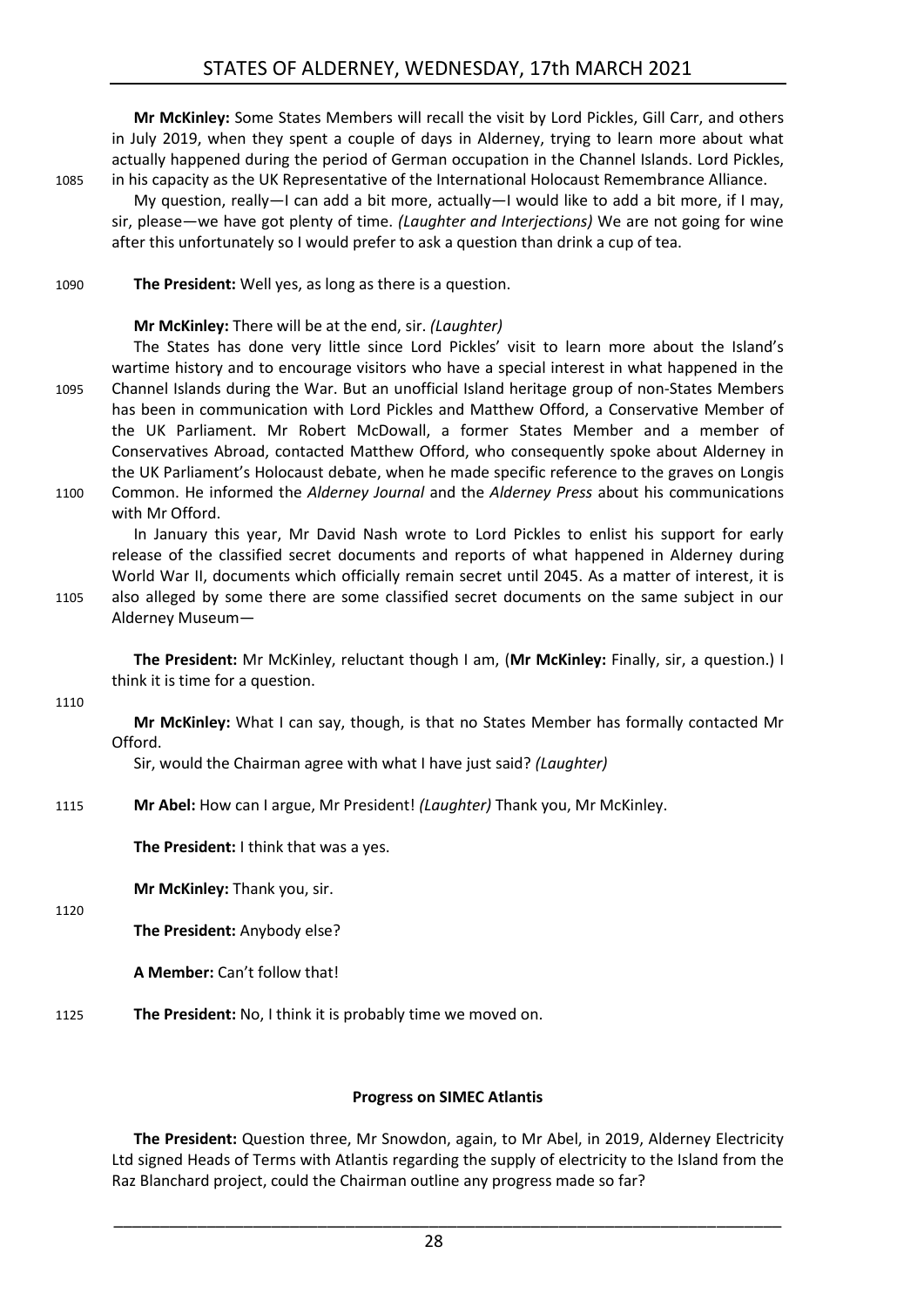Mr Abel.

Thank you.

**Mr Abel:** Yes, Mr President, Members.

As we understand it  $-$  and again there has been some discussion but no formal communication – the Chief Executive Officer for SIMEC Atlantis has changed from the previous person we met to a Mr Graham Reid, who is now more a technocrat and has been charged, as 1135 we understand it, with implementing this project, rather than selling the project; Mr Cornelius was the previous Chief Executive that comes to mind.

Obviously, we have been indirectly informed that the potential exists that that cable connection may not be economically feasible, however, that has not been clarified. In terms of that, the States, through the Civil Service, Mr Nash, has written a letter to AEL asking for clarity

1140 on this particular issue, as well as on other issues that the States, through the civil service, have concerns about, and we are hoping, in due course, to obviously get a reply to our letter; that letter has only been sent down in the last couple of days, and Mr Snowdon's reminder was very useful, Mr President.

1145

1130

**The President:** Thank you. Mr Snowdon, anything from—

**Mr Snowdon:** Nothing to add, but thank you to Mr Abel for answering.

1150

**The President:** Thank you very much. Does anybody else wish to ask about this agreement?

#### **Update on COVID restrictions**

<span id="page-28-0"></span>**The President:** In that case, we will move to number four, does the Chairman have any updates or insight regarding COVID restrictions into the Island from Guernsey and further afield? 1155 Mr Abel.

**Mr Abel:** Yes, if I can exercise my legs yet again.

For those who listened to the broadcast by Deputy Ferbrache today in terms of the report back from the CCA, the CCA has confirmed—subject to obviously any hiccups between now and 1160 Monday—that Guernsey will move to Stage 3. As Guernsey moves to Stage 3, the Bailiwick Bubble is re-established and travel restrictions between islands falls away, as of Monday. However, in terms of travel restrictions into the Bailiwick, those remain in place, and again, they require, at the current time, 14 days isolation, test on entry, test after 13 days, plus border control, they will check and see what you are doing.

- 1165 In addition to that, what came out of today's briefing, which you will pick up on I am fairly sure, is that they are concerned about gatherings of more than 100 people. If you look back to, I think, some of the sources of the pandemic, or the latest outbreak we had in Guernsey, that was linked to a large gathering, I think  $-1$  can never pronounce it  $-$  at Beau Sejour, and they are concerned, at this very early stage of coming out of lockdown, that that may prove to be a risk to
- 1170 them, so they are looking at possibly implementing, not restrictions on large gatherings, but a responsibility on people who organise large gatherings to ensure that the risk is minimised as best you can in that situation. So that is an item that came up today, in terms of restrictions. The second one is around travel. They reminded everybody that you will still be required to

wear face masks when travelling into Island and out of Island on the planes, so those restrictions 1175 will be in place—plus, obviously, the wider guidelines they put in place: that if you feel that you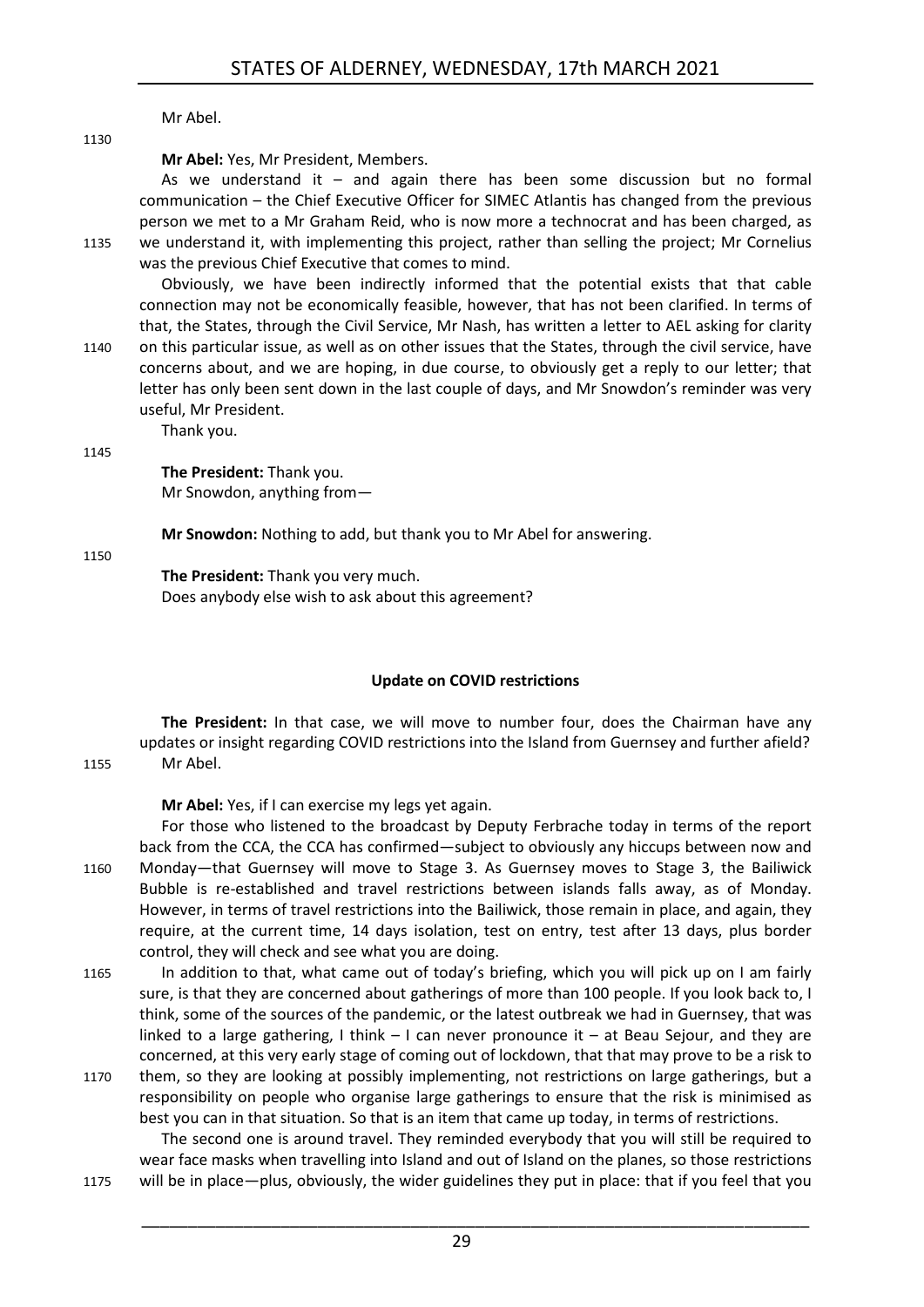are in a confined space and you cannot get far away from people and you are uncomfortable, there is no reason why you should not wear a face mask. The bank may not like you anymore, but those things are in place—and again, the CCA, obviously, considered this in light of the risks.

Plus, you will also see the discussion today, if I may add, Mr President, on the concerns 1180 people have on the current AstraZeneca vaccine. Dr Brink has assured Members, and on that broadcast, that obviously she is looking at the data, as Dr Brink always does, but the feedback, basically, is that they do not believe it is a major concern in that item. So in terms of progressing our vaccination strategy on the Bailiwick, which will help, obviously, the move to a wider travel allowance going forward, that is still being pushed ahead.

1185 Thank you.

**The President:** Thank you. Mr Snowdon, anything from that?

1190 **Mr Snowdon:** No, but thank you for the detail and clarification, Mr Abel.

**The President:** Thank you very much. Anybody else wish to ask anything about … No.

#### **Process for appointing non-elected Members**

<span id="page-29-0"></span>**The President:** In that event, we will move to your last question, Mr Snowdon, could the 1195 Chairman explain the process for appointing non-elected Members to Committees and working groups? Are the Members non-voting?

**Mr Abel:** On this particular issue, Mr President, Mr Carter has drawn up a guideline in terms of this and the clarity around it, and that has been tabled and worked on, and we are now, as 1200 States Members, starting to become a little bit more au fait with it.

But in terms of this particular question, when appointing external members to a panel or to a Committee, the Committee follows a fairly open process. They get an advert out to ask for people to express their interest in joining these Committees. When they get those in, the States Members that could on be that Committee sit with those applications and determine the 1205 appropriateness of applicants' skill sets that support the item that they have been asked to come in and assist with. That is an open process, and basically, the Committee itself, following that open process, makes a selection of those people.

At the moment, those external people are actually non-voting in terms of that. The discussion around that was that you have elected Members, put there by the community, and an external 1210 person is really not an elected Member, so at the moment, obviously their advice and guidance will be accepted by the Members, but ultimately, the Members of that Committee will make that decision, so they are non-voting, the external members.

**The President:** Just as a point of information, Mr Abel, that provision does not apply to Policy 1215 & Finance.

**Mr Abel:** At the moment, it is not there; it is in the working committees, if you can call it that.

**The President:** But the law prescribes that non-elected members cannot form part of Policy 1220 & Finance.

**Mr Abel:** Understood, thank you for that clarification.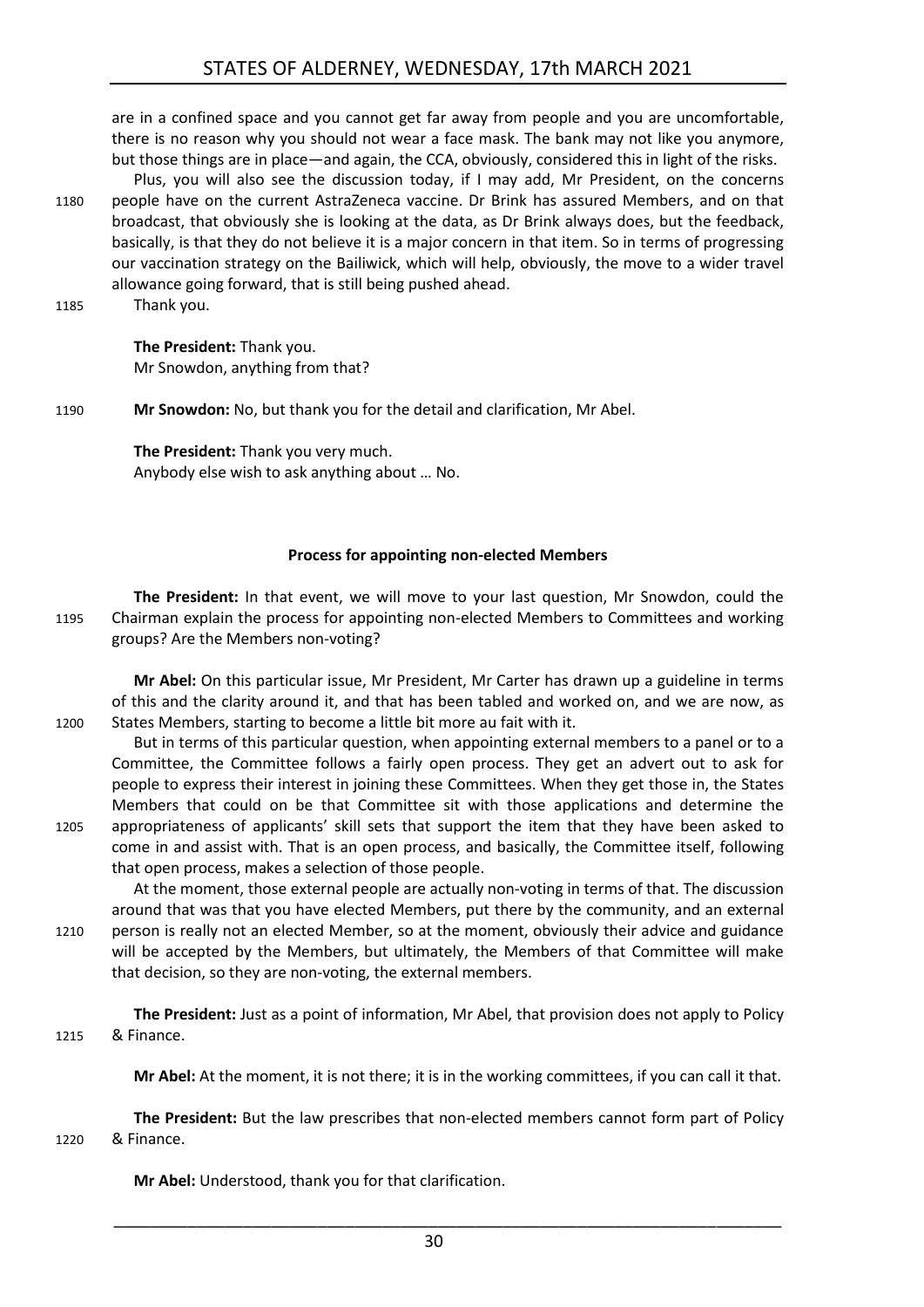#### **The President:** Mr Snowdon?

#### 1225 **Mr Snowdon:** No, thank you to both of you for answering.

**The President:** Anybody else? No, thank you. That is you finished with, Mr Abel.

1230 **Mr Abel:** Thank you, Mr President.

#### **Future of Whitegates**

<span id="page-30-0"></span>**The President:** We now move on to Mr Kelly, and I think Mr Snowdon has two questions for Mr Kelly. The first one is this, do the Committee have any views about the future of Whitegates, which appears rather run down at the moment? Mr Kelly.

1235

**Mr Kelly:** Thank you, sir.

At the risk of seeming facetious, yes, we do have a view. I presume you wish me to expand on it.

We did a site visit at both Whitegates and other properties, we being the four Members of 1240 the General Services Committee. We share your concern about its condition. It was handed back from the housing association, back to the States of Alderney, because they felt it was beyond repair, cost-effective repair, and it did not fit in with social housing—too far from town for either elderly people or families with children.

We are concerned about it. We instructed Mr Phelan to contact the local estate agency to get 1245 valuations in relation to the properties themselves in their condition, and also to give us an estimate if we wish to demolish or repair, so a full set of opinions.

**The President:** Thank you.

Mr Snowdon.

1250

**Mr Snowdon:** Just one point—I have just got to say, obviously, the appearance of the property is going downhill rather rapidly, with the tiles slipping and everything, so if you did want to save it, there might be some small work that was required, but I think it does look like it is rapidly going down.

1255 Thank you.

**The President:** I am sure Mr Kelly would agree with that question.

**Mr Kelly:** I do agree with the question, sir, yes, thank you.

1260

**The President:** Mr Roberts, do you have a question?

#### **Mr Roberts:** Yes, please, sir.

Whitegates has been stalled on the hard shoulder for many years now, it sits and then we 1265 cannot decide, and we go off and go and do something else—we have got lots of other things to do, and I understand why that happens.

But could these houses be sold to young families to give them a first chance to get on the housing ladder, on long leasehold terms—so they would remain in the States of Alderney on a long lease—in these times of out-of-reach ownership? It would take young people off the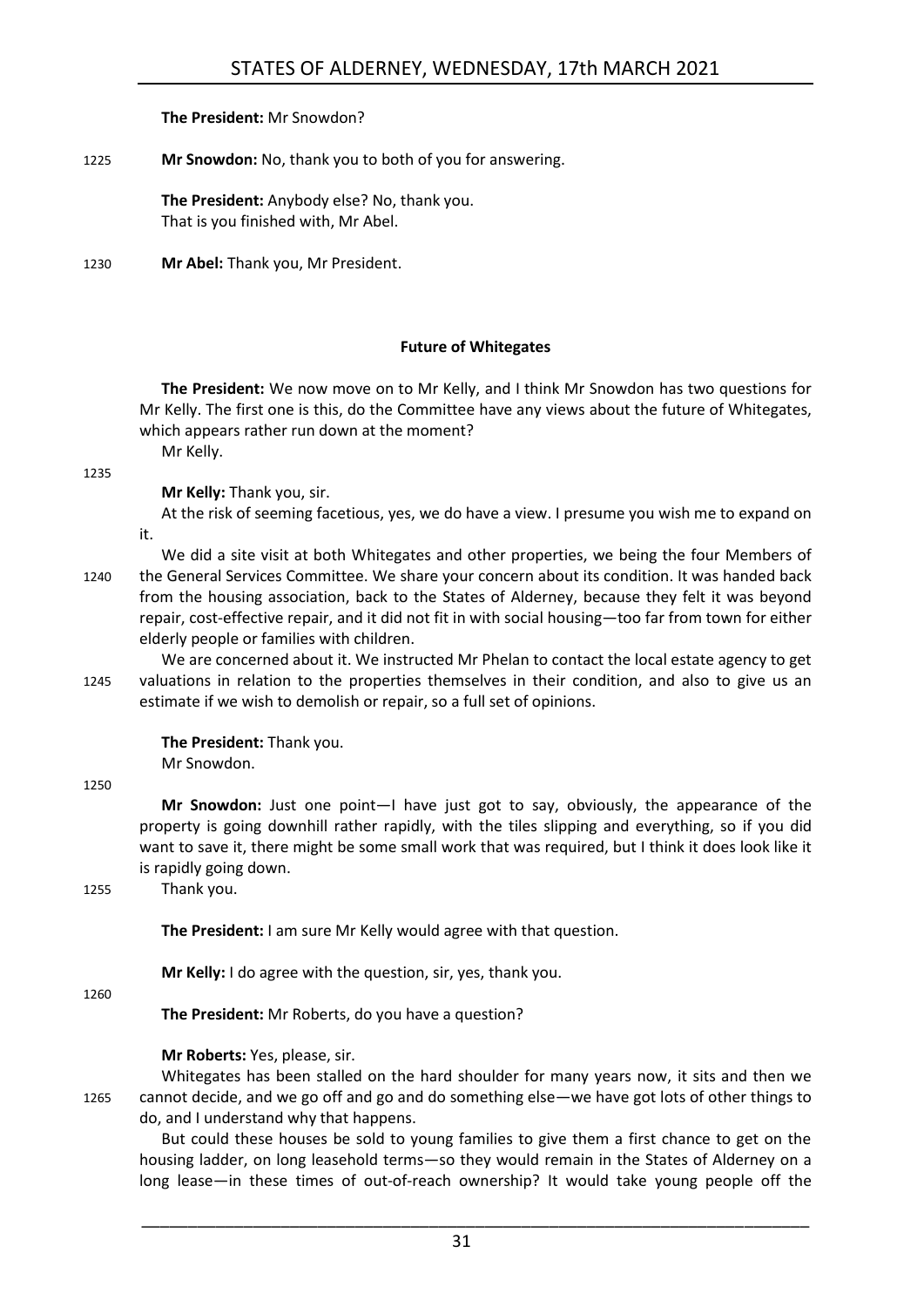1270 housing ladder and save on our building land in the future, as well. And could we, perhaps, consult the public on this proposition, or other propositions that we come up with? That was just one of them I was thinking of.

**The President:** Thank you.

1275

**Mr Kelly:** In relation to the properties being used by, given to or sold to younger families, I do not happen to deal with that in principle, other than, given the advice of the AHA, the cost of repairing them to make them habitable would not be worth it, and they are best to be demolished, which is why they gave them back to the States of Alderney, because they did not 1280 feel it was a profitable proposition. Also, they did not think the location was suitable for young families, because it is away from the school and away from the town.

In relation to if the property was sold, I would suggest that that would enable us to buy land or utilise land that we currently own that is nearer the school for the houses to be built for young families. But whatever process we take, no doubt you, sir, a Member of General Services, 1285 will be pressing for that to go to consultation.

**The President:** Does anybody else have a …? Mr Gentle.

**Mr Gentle:** Sir, Mr Kelly has already alluded to this, but being as Whitegates is currently 1290 zoned for social housing, does the Chairman agree that until the new land use plan is dealt with, that any decisions might be best left until such time as the General Services Committee know where it actually sits in the future?

**The President:** Mr Kelly.

#### 1295

**Mr Kelly:** A valid question, an interesting question. We have taken that into account, and one of the options we will be looking at is whether we, to put it in car terms, whether we sell it 'sold as seen' so if somebody wishes to buy it as it is and take the hit or not on the demolishing process—and in the hope that the building inspector, when we have the new plan, says it can be 1300 taken out of social housing—that is a matter for them, but it is one of the considerations that is employed, yes, sir.

**The President:** Thank you, Mr Kelly.

Before we go on to the next question, I should have said, in relation to Mr Snowdon's 1305 supplementary question: had it been a question, would you agree with it?

**Mr Kelly:** Yes, sir, I would.

**The President:** Thank you—just to be sure.

#### **Update on servicing moorings and boat storage**

1310

<span id="page-31-0"></span>**The President:** Next question, and final question, for Mr Kelly, can the Chairman give any updates regarding recent press releases about servicing moorings and expressions of interest for operating boat storage for the States of Alderney?

1315 **Mr Kelly:** Yes, I can. We spoke to the Harbour Master concerning the mooring buoys. He informed us yesterday that he was unable to find local divers, or local divers were not available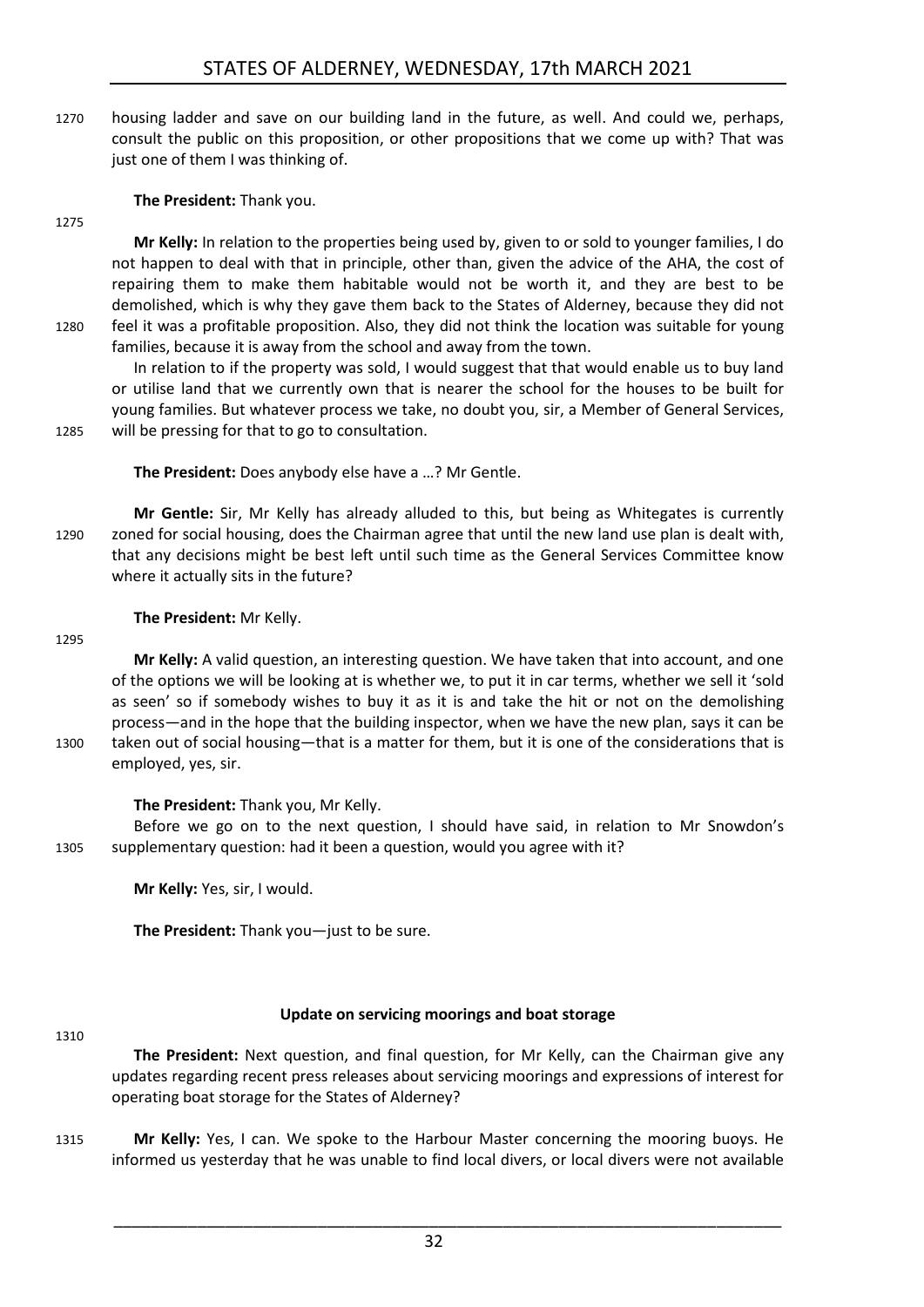to work on the moorings, because we asked him the month before if he could expedite the servicing of those.

They were serviced less than 12 months ago, so they are still in date, so to speak, but he is 1320 seeking quotes from off-Island divers to come in. Clearly, if they were from the UK mainland, they would have to go through the same regime that the crane fitters did; it is not beyond the wit of even General Services to work that out, but that is what we have to do. *(Laughter)*

In relation to the boat storage: following a conversation between the Harbour Master, myself, and the Deputy Chief Executive, that expression of interest was removed. We are no 1325 longer seeking expressions of interest for that.

**The President:** Mr Snowdon.

**Mr Snowdon:** Thank you to Mr Kelly for answering. I know it is very hard because we are in 1330 COVID stuff and with everything else going on, but it would be good just to get some guidance, because with the Bailiwick Bubble, we are going to get Guernsey boats that want to come up to Alderney (**Mr Kelly:** Absolutely.) And then last year we had the issue where the moorings were not serviced for – I know the issues – quite some time. If you have not got any clarification of data, I am sure you are working on it. It is a bit of a shame that the local divers could not be 1335 utilised, but anyway, thank you.

**Mr Kelly:** Was that a question, sir?

**Mr Snowdon:** Yes. *(Laughter)*

1340

**The President:** I think 'were you working on it?' was the question. *(Laughter)*

**Mr Kelly:** Yes, we are working on it. We are mindful of it and we pressed them yesterday about it, and like you, I am disappointed that the local divers were not available; at three in one 1345 family is working in Southeast Asia, so they cannot be used.

> **The President:** Thank you very much. Does anybody else—Mr Roberts.

#### 1350 **Mr Roberts:** Thank you, sir.

Will the Chairman investigate the possibility of opening the harbour gates up out of working hours and at weekends, as this is a public utility that was closed without Committee consultation, to access boats?

1355 **The President:** Mr Kelly.

**Mr Kelly:** The question being, sir?

**Mr Roberts:** Will the Chairman investigate the possibility of opening up the harbour gates the 1360 public out of working hours and at weekends, as this is a public utility that was closed without Committee consultation, to access boats?

**The President:** I think that does not arise out of the response that—

1365 **Mr Roberts:** I take your point, sir.

**The President:** It is the Rules of Procedure.